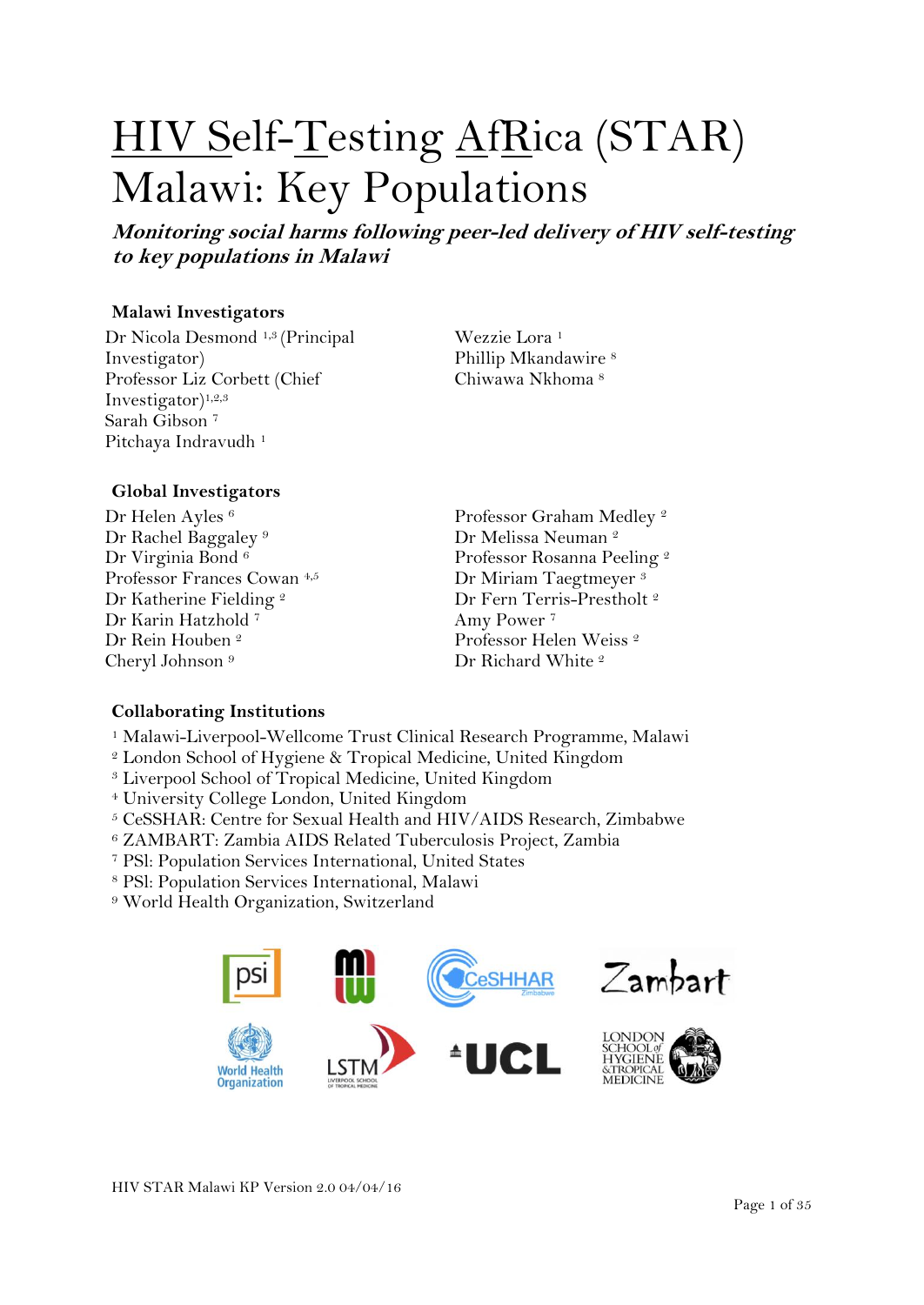## <span id="page-1-0"></span>Table of contents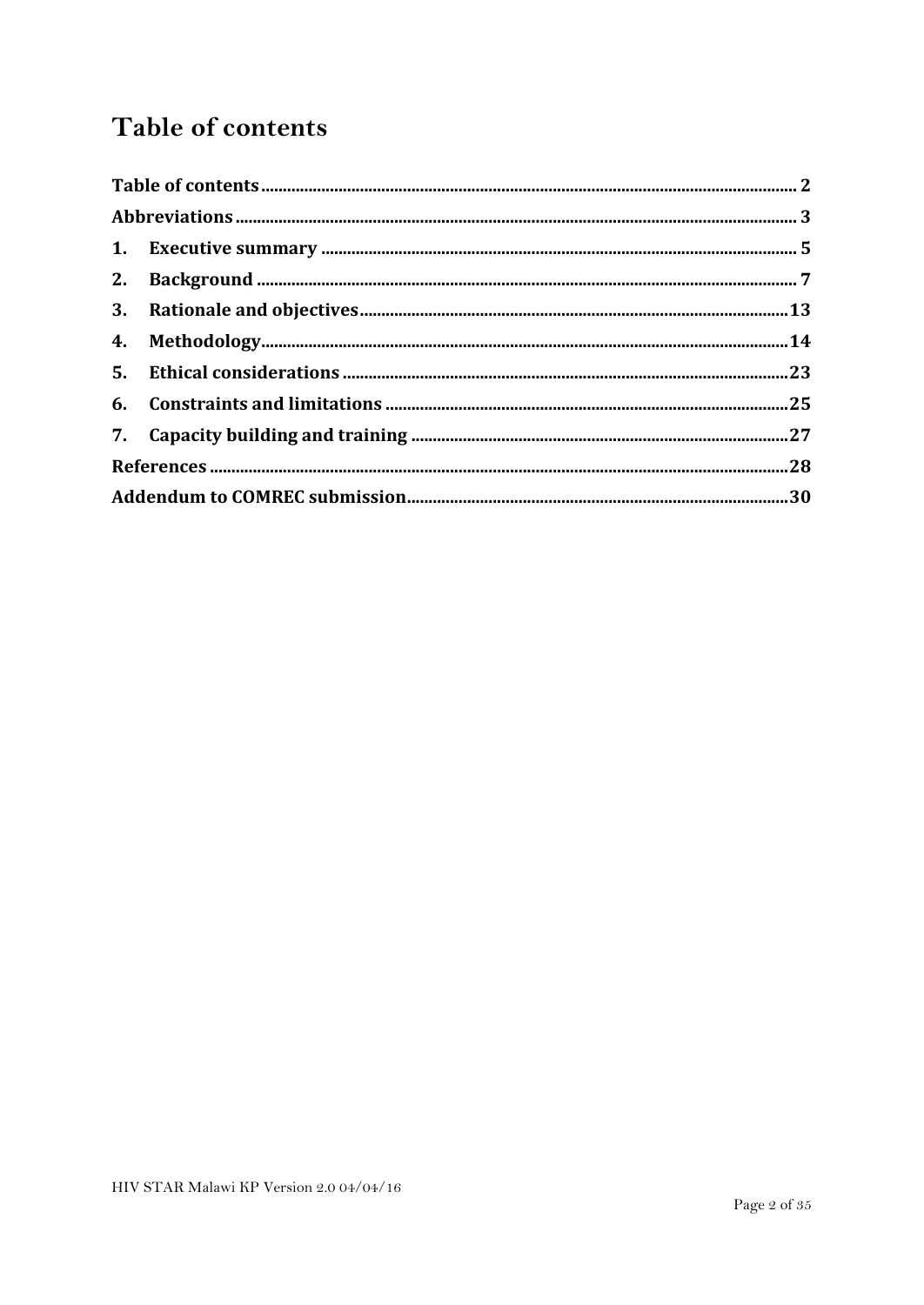## <span id="page-2-0"></span>**Abbreviations**

| <b>ACASI</b>   | Audio Computer Assisted Self-Interview            |
|----------------|---------------------------------------------------|
| <b>ART</b>     | Antiretroviral Therapy                            |
| <b>CBO</b>     | Community Based Organisation                      |
| <b>CEDEP</b>   | Centre for Education & Development of People      |
| <b>CeSSHAR</b> | Centre for Sexual Health, HIV, and AIDS Research  |
| <b>CIN</b>     | Critical Incident Narrative                       |
| <b>COMREC</b>  | College of Medicine Research Ethics Committee     |
| <b>CRT</b>     | <b>Cluster Randomised Trial</b>                   |
| <b>DHS</b>     | Demographic and Health Surveys                    |
| <b>FBO</b>     | Faith-Based Organisation                          |
| FGD            | Focus Group Discussion                            |
| <b>FSW</b>     | Female Sex Worker                                 |
| <b>GBV</b>     | Gender-Based Violence                             |
| <b>HIV</b>     | Human Immunodeficiency Virus                      |
| <b>HIVOFT</b>  | <b>HIV Oral Fluid Tests</b>                       |
| <b>HIVRDT</b>  | <b>HIV Rapid Diagnostic Tests</b>                 |
| <b>HIVST</b>   | <b>HIV Self-Testing</b>                           |
| <b>HTC</b>     | HIV Testing and Counselling                       |
| ID             | Identification                                    |
| IDI            | In-Depth Interview                                |
| <b>IEC</b>     | Information, Education and Communication          |
| <b>LDS</b>     | Longitudinal Diary Study                          |
| <b>LSHTM</b>   | London School of Hygiene and Tropical Medicine    |
| <b>LSTM</b>    | Liverpool School of Tropical Medicine             |
| <b>MLW</b>     | Malawi Wellcome Trust Clinical Research Programme |
| <b>MSM</b>     | Men who have Sex with Men                         |
| NGO            | Non-Governmental Organization                     |
| <b>REA</b>     | Rapid Ethnographic Assessment                     |
| <b>PLHIV</b>   | People Living with HIV                            |
| <b>PSI</b>     | Population Services International                 |
| PSI-M          | PSI Malawi                                        |
| PSI-Zam        | PSI Zambia                                        |
| PSI-Zim        | PSI Zimbabwe                                      |
| <b>SBI</b>     | Serial Biographical Interview                     |
| <b>SCQ</b>     | Self-Completed Questionnaire                      |
| <b>SOP</b>     | <b>Standard Operating Procedures</b>              |
| <b>STAR</b>    | Self-Testing Africa                               |
| <b>TAG</b>     | <b>Technical Advisory Group</b>                   |
| TB             | Tuberculosis                                      |

HIV STAR Malawi KP Version 2.0 04/04/16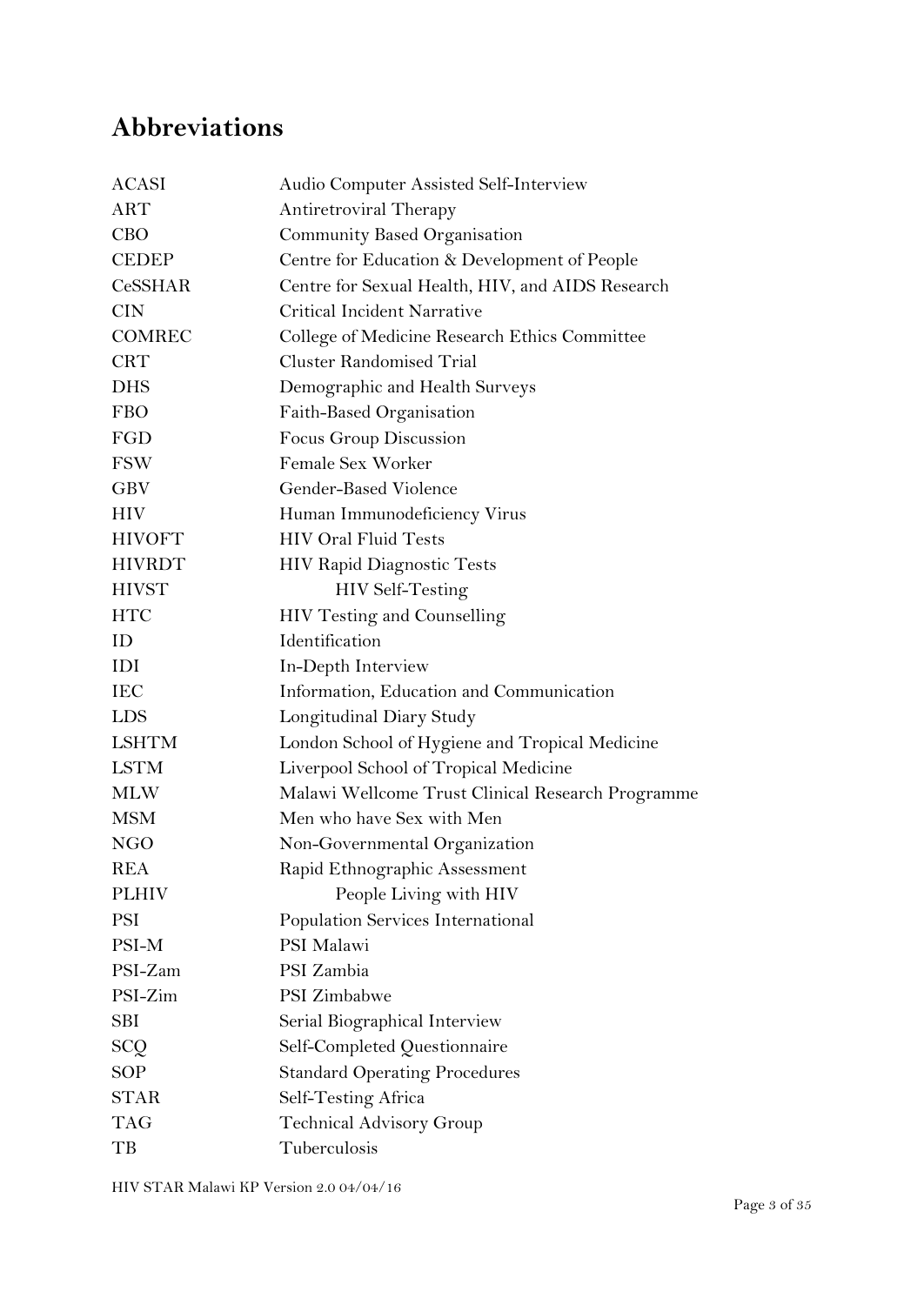| <b>UCL</b>    | University College London              |
|---------------|----------------------------------------|
| <b>UNAIDS</b> | Joint United Nations Programme on AIDS |
| <b>VMMC</b>   | Voluntary Medical Male Circumcision    |
| <b>WHO</b>    | World Health Organisation              |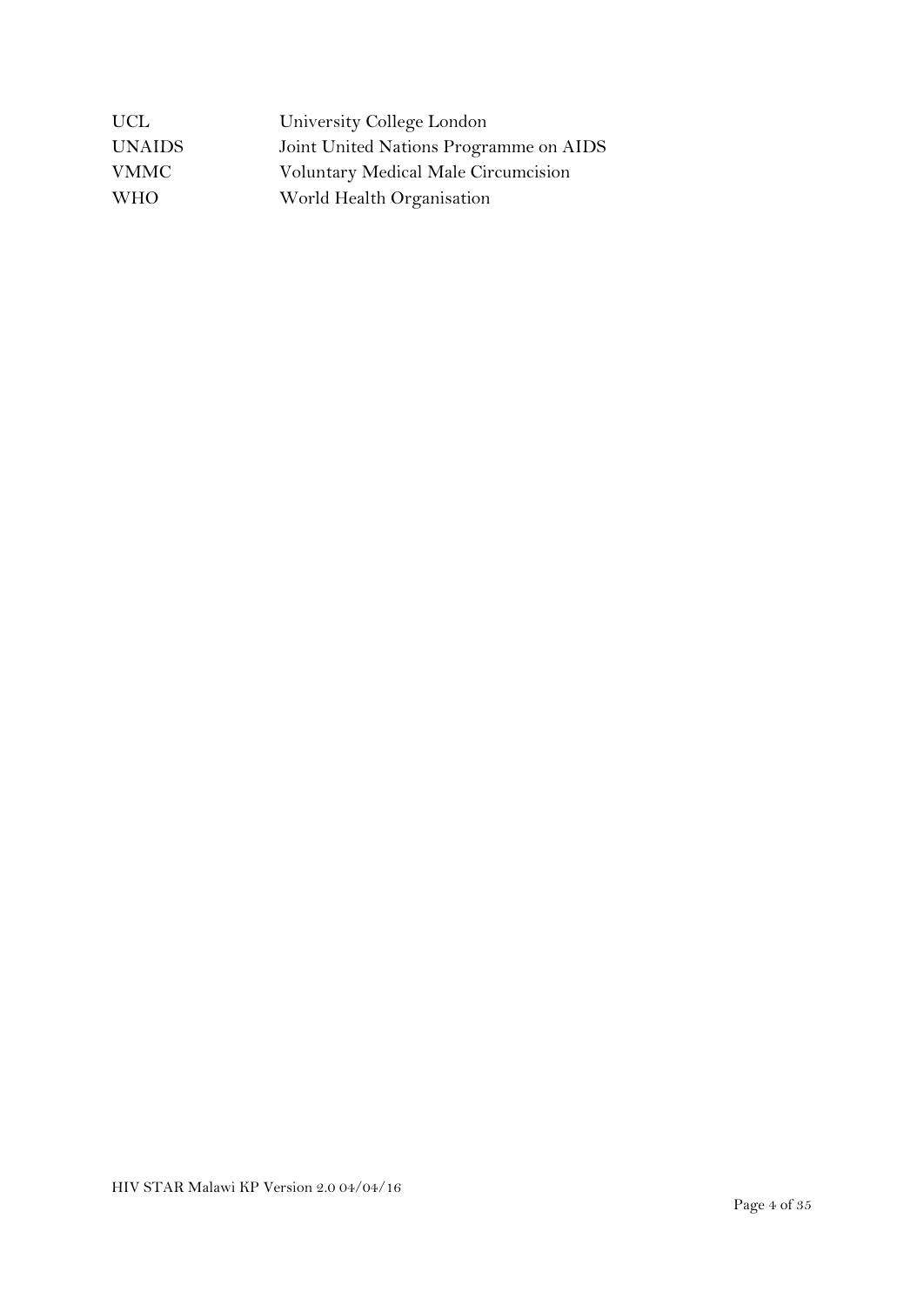## <span id="page-4-0"></span>**1. Executive summary**

## **1.1 Research problem**

In Malawi, adult HIV prevalence remains high, with pronounced social and economic inequity in access to HIV prevention, testing and care services. Prevalence is even higher among key populations, specifically Female Sex Workers (FSW) and Men who have Sex with Men (MSM), due to their high risk of HIV infection and low uptake of HIV testing. Stigma among these groups act as an additional barrier to accessing facility-based HIVrelated services.

Self-testing for HIV is becoming an increasingly plausible option with the recent development of simple and accurate oral test kits, which have proven to be highly accurate when used by lay clients. However, HIVST research to date has largely been limited to a single delivery model among general populations. More research is needed on the acceptability of HIVST among key populations and the social benefits and harms of introducing HIVST to particularly vulnerable groups, such as FSWs and MSM.

## **1.2 Research description**

HIV STAR Malawi Key Populations is a longitudinal, mixed methods study monitoring social harms among FSWs as part of a pilot distribution of HIVST kits. Formative research among FSWs and MSM will also be conducted to inform development of peer-led HIVST distribution models.

Research under HIV STAR Malawi KP will be managed by the Malawi-Liverpool-Wellcome Trust Clinical Research Programme (MLW), London School of Hygiene and Tropical Medicine (LSHTM), and London School of Tropical Medicine (LSTM). Population Services International (PSI) will oversee all HIVST implementation activities.

## **1.3 Research aims and objectives**

#### **1.3.1 Research objectives – broad**

The aim of HIV STAR Malawi KP is to investigate appropriate HIVST delivery models among FSWs and MSM and monitor unintended social consequences and human rights impacts from introducing HIVST to FSWs and MSM in Malawi.

#### **1.3.2 Research objectives – specific**

- 1. To conduct a situation analysis that establishes current HIV testing services that are available to key populations and the outstanding HIV testing needs of FSWs and MSM.
- 2. Determine preferred HIVST delivery models among FSWs and MSM in Malawi.
- 3. Investigate the acceptability and feasibility of using peer distributors of HIVST among FSWs in Malawi.
- 4. To determine the impact of HIVST on social relations, structural support systems, and exposure to violence at the household and community level.
- 5. To investigate decision-making dynamics around HIVST and the nature and extent of coercive testing and disclosure among FSWs.

HIV STAR Malawi KP Version 2.0 04/04/16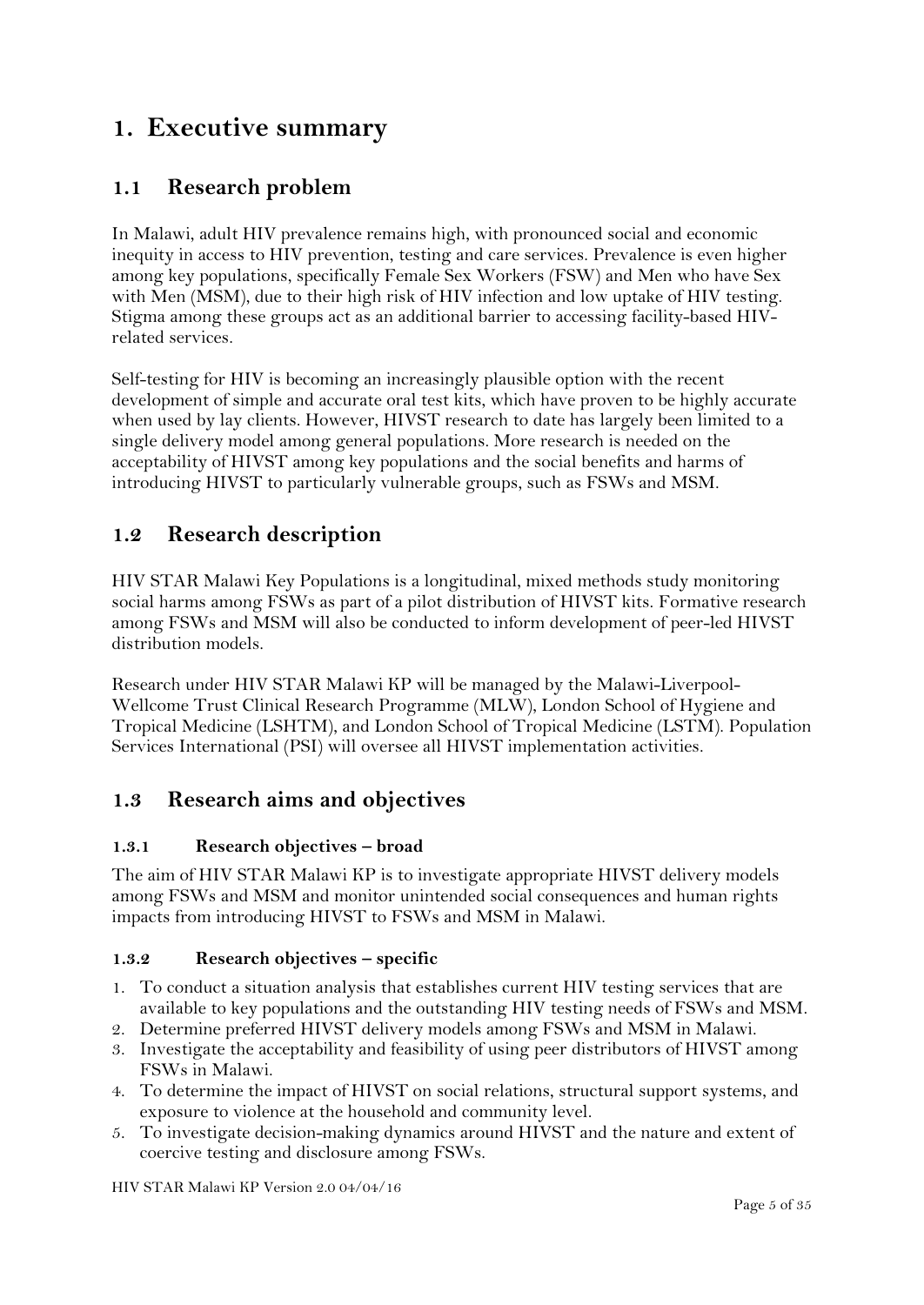6. To estimate linkage into and retention in HIV care following a positive self-test result among FSWs in Malawi.

## **1.4 Methodology**

Monitoring of social harms will take place alongside peer-led delivery of HIVST kits. The study will employ quantitative and qualitative methods to assess the social benefits and harms of introducing HIVST among FSWs. IDIs, FGDs, quantitative Audio Computer Assisted Interviews (ACASI) and longitudinal diary studies (LDS) with FSWs are aimed at understanding decision-making processes around HIVST and social benefits and harms from self-testing. MLW-LSHTM will then pilot peer-led delivery models, which will be assessed through participatory workshops and Focus Group Discussions (FGD) with FSWs. FGDs will also be conducted with peer distributors to understand their potential role in reducing unintended social consequences from HIVST.

Formative research will be conducted to examine the HIV testing needs of key populations and inform effective models for HIVST delivery by peer distributors through Key Informant Interviews (KIIs) and Rapid Ethnographic Assessments (REA) with FSWs and MSM. A prototype peer delivery model will be validated among FSWs and MSM through FGDs and participatory workshops.

### **1.5 Research findings and dissemination**

Early evidence in Malawi points to substantial willingness to self-test and the potential of HIVST products to provide affordable community-based HTC and improve linkages to HIV services. The results of this research will be used to guide the introduction of self-testing into community-based HTC models and the formation of national and international policies around HIVST. Results will be disseminated to the Ministry of Health (MoH) HIV Unit, College of Medicine Research and Ethics Committee (COMREC) and UNITAID. Findings will also be distributed internationally to global health policy makers, nationally to the Malawian government, and regionally to District and Council Health Offices.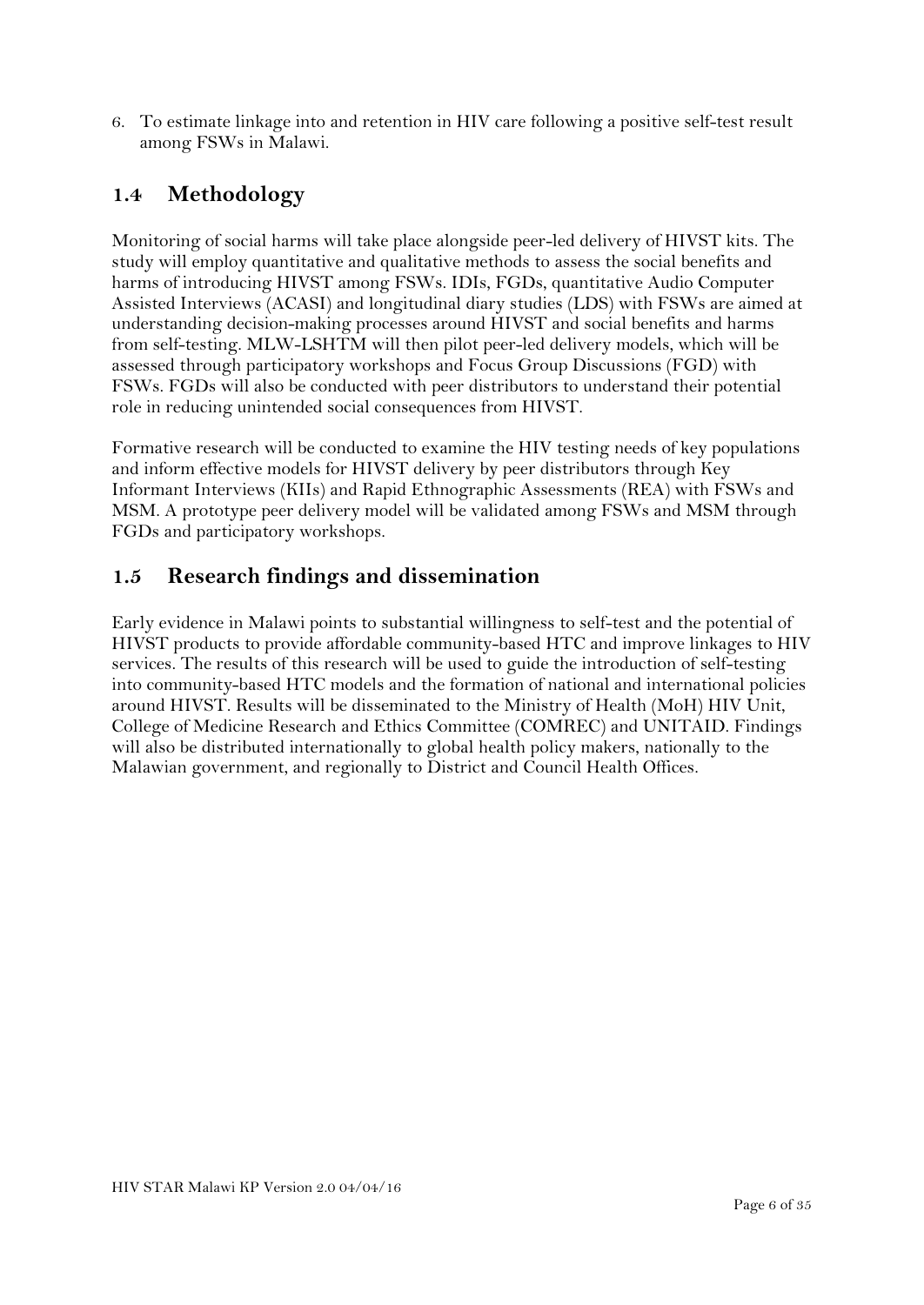## <span id="page-6-0"></span>**2. Background**

Malawi has a high HIV prevalence, with an estimated 10.2% of adults living with HIV. Of those who are HIV positive, 46% are on Antiretroviral Therapy (ART) (UNAIDS, 2014). In key populations, HIV prevalence is substantially higher than in the general population, with estimated prevalence of 21.4% among Men who have Sex with Men (MSM) and 70.7% among Female Sex Workers (FSWs) (Wirtz, et al., 2014) (Baral, et al., 2009).

Major factors driving new HIV infections in Malawi include lack of knowledge on partner HIV status in serodiscordant relationships, high rates of transactional sex, and low uptake of HIV prevention services including consistent condom use and Voluntary Medical Male Circumcision (VMMC) (UNAIDS, 2014). According to the 2010 Demographic and Health Survey (DHS), 9.7% of male respondents had paid for sex at least once, with low condom use (60.7%) during transactional sex (National Statistical Office and ICF Macro, 2011). Uptake of VMMC in Malawi was estimated as 2% in December 2012 (UNAIDS, 2014).

Reaching the Joint United Nations Programme on AIDS (UNAIDS) 90-90-90 targets (90% of all HIV-positive individuals aware of their status, of whom 90% are retained in ART programmes, of whom 90% have viral load suppression) will require substantial scale-up of HIV testing services with new approaches that more effectively reach marginalised populations who are not well served by current approaches. Notable gaps in HIV Testing and Counselling (HTC) coverage exist for men, adolescents (age 16 to 19 years), rural Malawians and the poorest members of society (National Statistical Office and ICF Macro, 2011).

A further challenge is that linkage into HIV treatment and VMMC services following HTC remains suboptimal. In Blantyre, only 50.7% of newly diagnosed People Living with HIV (PLHIV) at routine facilities had successfully completed eligibility assessments and were retained into care 6 months after testing positive (MacPherson, et al., 2012).

Barriers to HTC and ART initiation include long distance and congestion of health facilities, concerns about lack of confidentiality and privacy, and high out-of-pocket costs (MacPherson, et al., 2012; Morin, et al., 2006; Angotti, et al., 2009). These barriers are particularly significant among certain demographics, including men, young people, impoverished rural residents (Weinreb & Stecklov, 2009) and key populations (i.e., SWs, MSM) (Govindasamy, Ford, & Kranzer, 2012). Therefore, current HTC strategies, which are predicated on clinic-based service delivery, need to be complemented by affordable community-based services that allow better coverage, particularly for key populations and rural populations in Malawi.

Based on previous work in Malawi, proactive and accountable distribution of HIV Self-Testing (HIVST) products offers the promise of providing a safe and accurate form of HIV testing and facilitating acceptable rates of linkage into HIV care.

### **2.1 HIV self-testing**

The development of HIV Rapid Diagnostic Tests (HIVRDT) has enabled highly accurate results from HIVST when carried out by untrained lay clients (Choko, et al., 2015). On a societal level, HIVST requires lower human resource demands and could provide more cost-

HIV STAR Malawi KP Version 2.0 04/04/16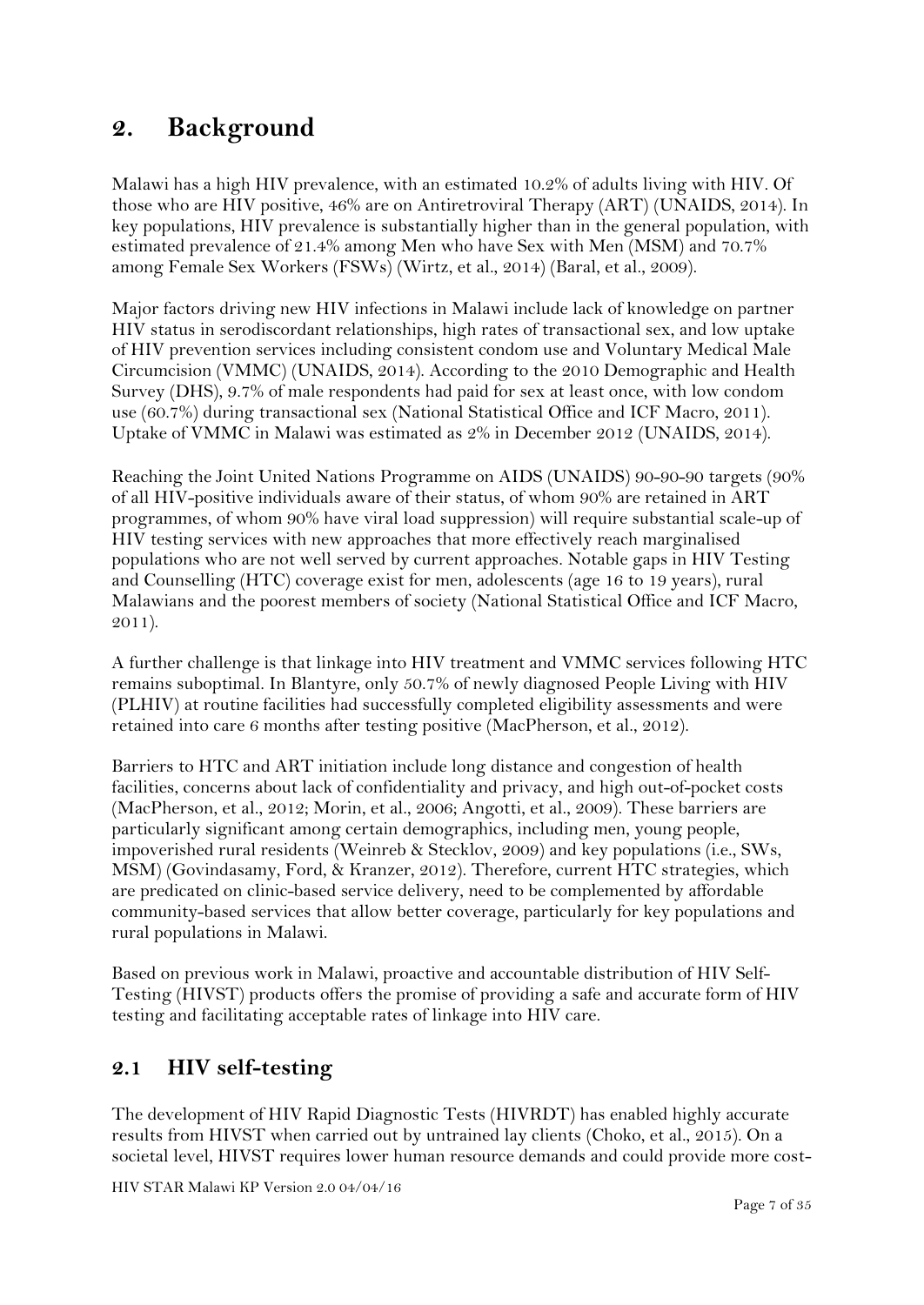effective community-based HTC in comparison to current community-based models (Cambiano, Mavedzenge, & Phillips, 2014).

HIVST kits are already available for purchase over-the-counter in several countries, including the United States, United Kingdom, and Kenya. However, the availability of quality-assured HIVST products will remain limited in resource-poor settings until the purchase of HIVST kits using donor funds is possible and national HIV programmes have adapted policy and programme documents, including algorithms and training materials, to fully accommodate HIVST (Ministry of Health Kenya, 2009).

To be put on approved donor purchase lists, HIVST products need to be suitably low cost and be supported by:

- 1. Product approval by the World Health Organisation (WHO) Prequalification Department. An application is currently underway for OraQuick ADVANCE Rapid HIV-1/2 Antibody Test – the HIVST product to be used under the HIV STAR Malawi study – and has already received approval from the United States Food and Drug Administration (FDA).
- 2. WHO guidelines to support the use of HIVST in defined populations, such as rural and urban adults living in high HIV prevalence settings, adolescents, and key populations.

WHO and UNAIDS have already issued Technical Updates that are supportive of HIVST, but the development of full guidelines requires results from implementation research to evaluate the public health risks and benefits from introducing HIVST into a range of settings. Key considerations include user ability to conduct HIVST and interpret results, user ability to cope with and act upon positive HIVST results in the absence of face-to-face counselling, the accuracy of test results particularly among low literacy populations, and the potential for unwanted social harms such as coercive testing and gender-based violence (GBV) (Napierala Mavedzenge & Corbett, 2009; Wright & Katz, 2006; Pant-Pai & Klein, 2008; Frith, 2007).

Though evidence to date has been reassuring, more data is needed from implementation studies in representative African populations (Napierala Mavedzenge & Corbett, 2009; Wright & Katz, 2006; Pant-Pai & Klein, 2008; Frith, 2007; Gaydos, et al., 2009; Project Masiluleke, 2010)

#### **2.2 HIV self-testing in Malawi**

Malawi has assumed a leadership position in HIVST research, with the only large-scale implementation project to date. From 2012-2015, a HIVST study was conducted in Blantyre in collaboration with the National HIV department (Choko, et al., 2015) and has produced results that have been highly influential in moving forward international policy regarding HIVST.

Choko, et al. demonstrated that there was high readiness for HIVST, with pronounced user preference for HIVST over facility-based services, and high accuracy of results. Acceptability was even high among men and adolescents, who have been difficult to reach with standard HTC services. Acceptable rates of linkage to confirmatory testing and HIV care services were also obtained through the promotion of HIVST by briefly trained local volunteers and provision of home-based ART eligibility assessments (MacPherson, et al.,

HIV STAR Malawi KP Version 2.0 04/04/16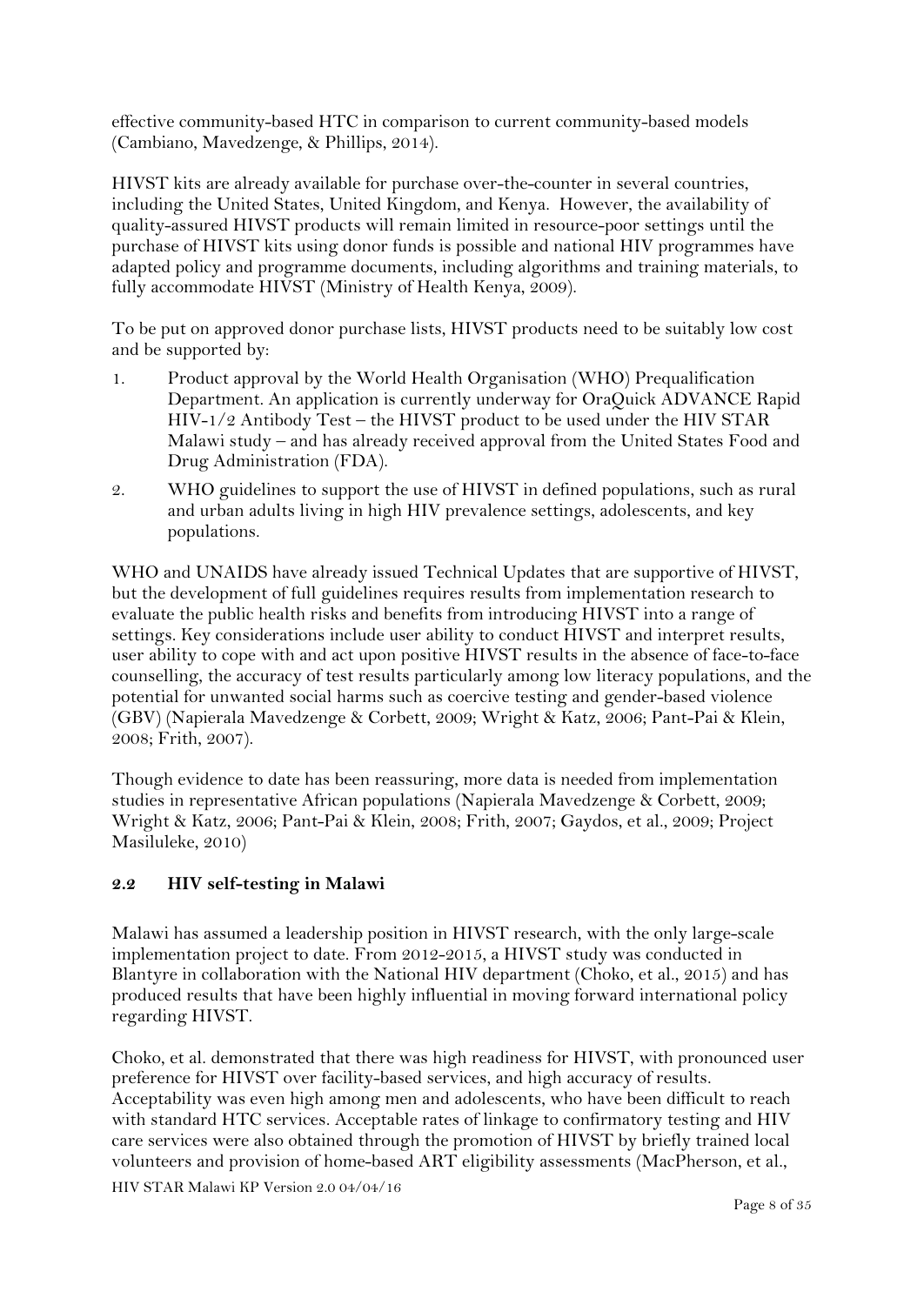2014). This resulted in a significant increase in demand for ART services at population level.

Additionally, national HIV policies and strategic frameworks (e.g., 2016-25 National HIV and AIDS Strategic Plan, 2015-20 HIV Prevention Strategy), have started to mention HIVST, but have yet to include adapted HIV testing algorithms and HTC materials and standard operating procedures and guidelines for how HIVST should complement current HTC models.

## **2.3 UNITAID/PSI HIV STAR project**

The UNITAID/PSI HIV STAR project will conduct HIVST implementation research to generate the evidence base required for WHO guidelines in Malawi, Zambia and Zimbabwe. The project has a dual focus on marginalised sections of the general population (defined by poor coverage of HTC under current strategies) and key populations (i.e., FSWs, MSM).

Collaborators include WHO, Population Services International (PSI), London School of Hygiene and Tropical Medicine (LSHTM), Liverpool School of Tropical Medicine (LSTM), and University College London (UCL).

PSI is responsible for HIVST implementation, while LSHTM, in conjunction with local partners (the Malawi-Liverpool-Wellcome Trust Clinical Research Programme (MLW) in Malawi) is responsible for implementation research. WHO will lead the development of policy and regulatory guidelines around HIVST.

The funding body for the UNITAID/PSI HIV STAR project is UNITAID, a United Nations organisation housed within WHO that supports the development and optimisation of robust, high-quality and low-cost products specifically intended to meet the diagnostic and pharmaceutical needs of HIV, tuberculosis (TB) and malaria programmes in lowresource countries.



**Figure 1. HIV STAR Project Organogram**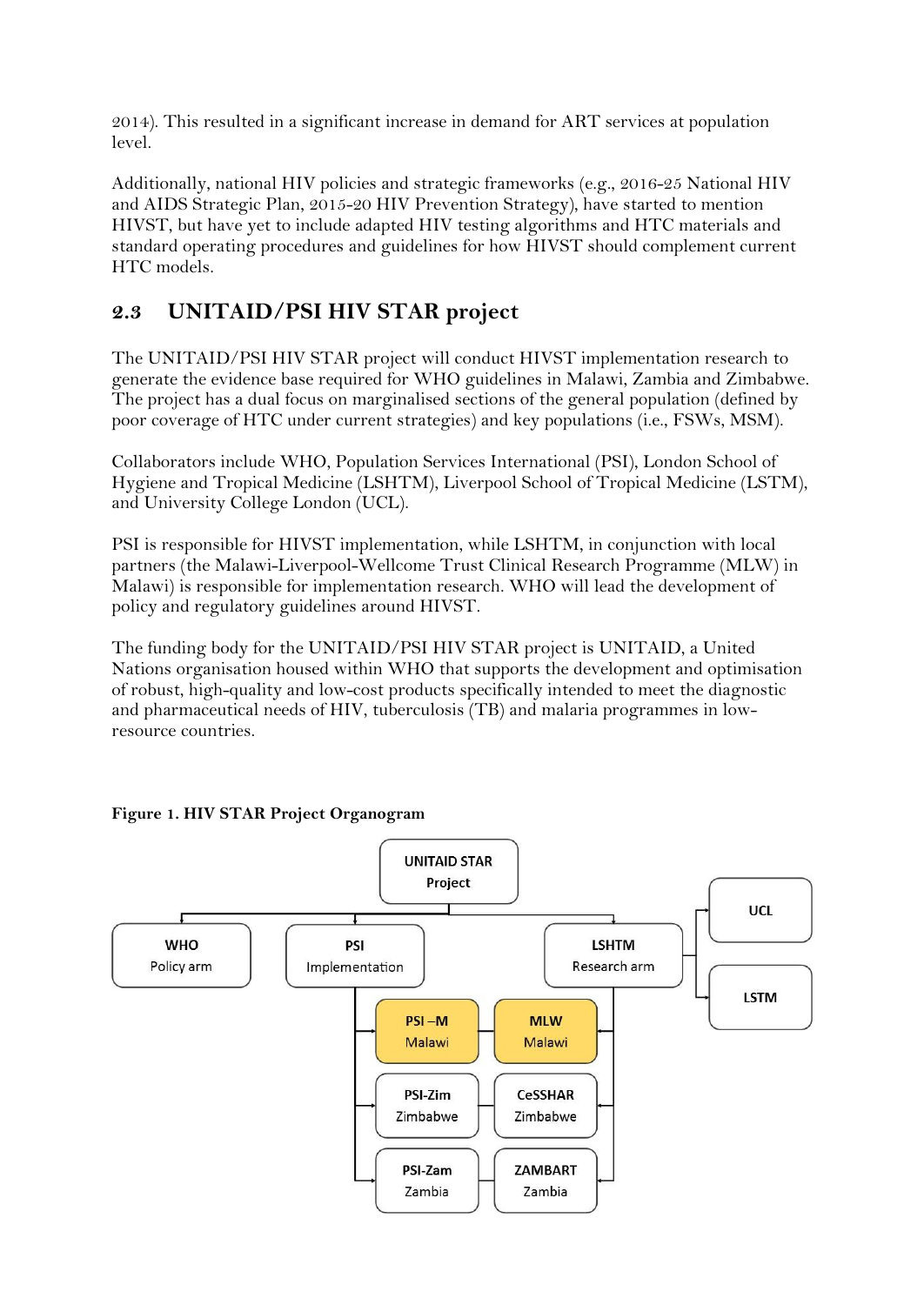#### **2.3.1 Overall project goal**

The UNITAID/PSI HIV STAR project aims to catalyse the HIVST market regionally by testing innovative interventions and strengthening the evidence base around the effective use of HIVST through formative research and impact evaluation.

#### **2.3.2 Overall project objectives**

The primary objective is to increase the uptake of quality-assured HIVST among general and key populations in Malawi, Zambia and Zimbabwe.

The secondary objectives are:

- 1. *To increase access to quality-assured HIVST among target populations:* This includes directly addressing the availability, adaptability and affordability of HIVST and developing context-specific distribution models to more effectively reach target consumers.
- 2. *To increase informed demand for quality-assured HIVST:* The project will conduct formative market research to increase product responsiveness to client needs and preferences for HIVST, as well as improve package inserts and other IEC products so that clients are provided with the information they need to effectively use the tests and access relevant post-test services.
- 3. *To reduce policy barriers to market entry for quality-assured HIVST products:* This means using evidence around preferences and demand for HIVST to estimate the market size and to inform global and national policy and guidelines, thereby helping to create a supportive policy and regulatory environment in which quality products can be introduced.

| <b>Objectives</b>                                                                                       | Implementation<br><b>Activities</b>                                                                                                                           | <b>Research Activities</b>                                                                                                                                                                        | <b>Policy Activities</b>                                                                                                                                                                       |
|---------------------------------------------------------------------------------------------------------|---------------------------------------------------------------------------------------------------------------------------------------------------------------|---------------------------------------------------------------------------------------------------------------------------------------------------------------------------------------------------|------------------------------------------------------------------------------------------------------------------------------------------------------------------------------------------------|
| 1. Increase access to<br>quality-assured HIVST<br>among target<br>populations in<br>intervention areas. | • Distribute HIVST kits<br>through CBDAs,<br>social marketing<br>franchises, peer<br>educators, and<br>VMMC mobilisers to<br>target populations.              | • Conduct formative<br>research and<br>preparatory work for<br><b>HIV</b> distribution<br>models.<br>• Pilot and conduct<br>interim evaluations of<br><b>HIV distribution</b><br>models.          | • Partner with MoH on<br>developing training<br>curriculum and tools<br>for CBDAs and defining<br>acceptable CBDA<br>cadres.<br>• Work with MoH to<br>include HIVST in<br>national algorithms. |
| 2. Increase informed<br>consumer demand for<br>quality-assured HIVST.                                   | • Develop marketing<br>and communication<br>strategy using<br>marketing planning<br>processes.<br>• Strategically design<br>and test branded<br>packaging and | • Conduct formative<br>market research to<br>better understand<br>barriers and motivators<br>to using HIVRDT for<br>self-testing.<br>• Perform economic and<br>mathematical<br>modelling of HIVST | • Share findings on user<br>preferences with MoH<br>collaborators.                                                                                                                             |

#### **Figure 2. HIV STAR objectives and activities**

HIV STAR Malawi KP Version 2.0 04/04/16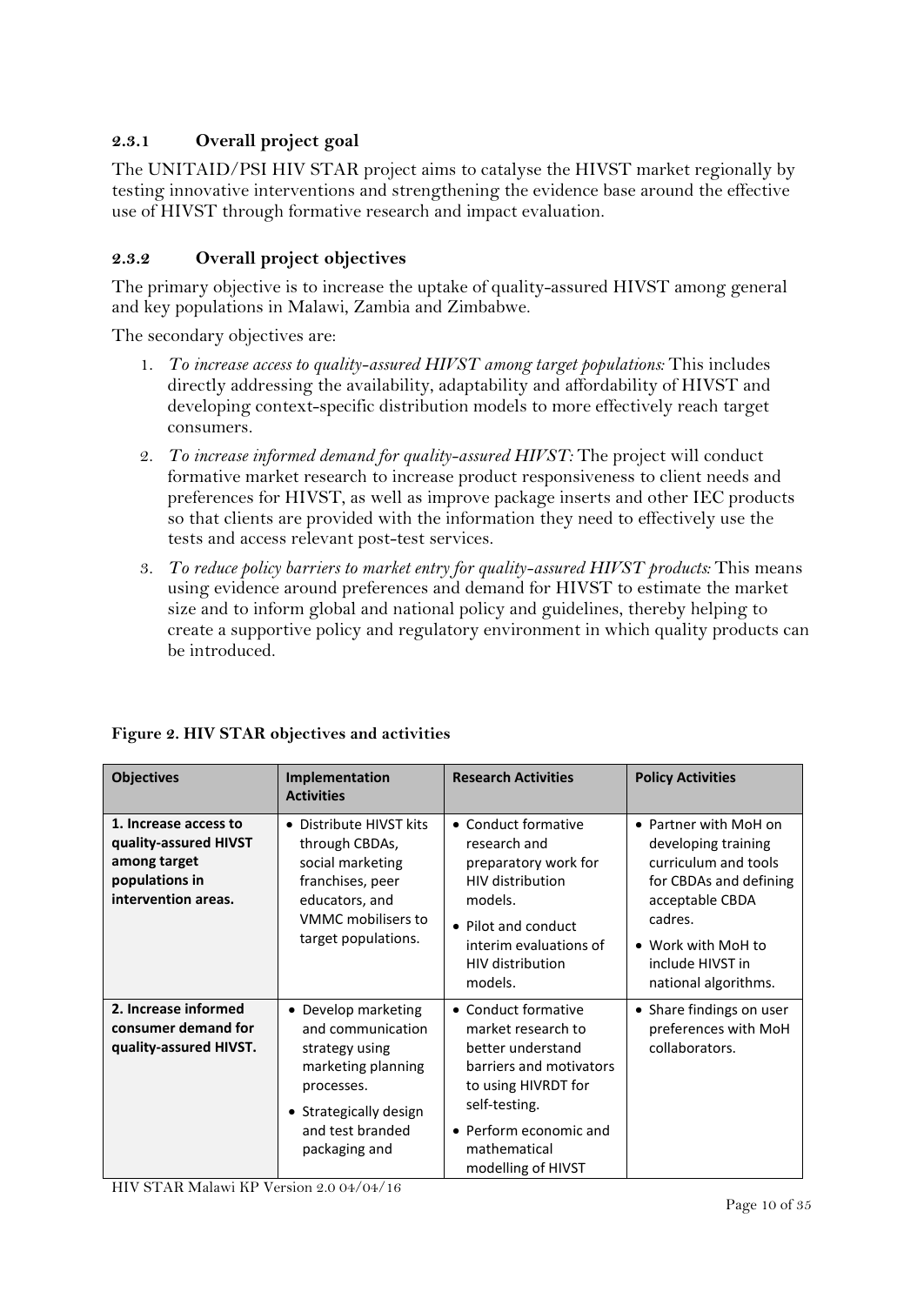|                                                                                               | inserts.                                                                                                                                                                                | delivery.                                                                                                                                                                                                                       |                                           |
|-----------------------------------------------------------------------------------------------|-----------------------------------------------------------------------------------------------------------------------------------------------------------------------------------------|---------------------------------------------------------------------------------------------------------------------------------------------------------------------------------------------------------------------------------|-------------------------------------------|
| 3. Reduce policy<br>barriers to market entry<br>for quality-assured<br><b>HIVST</b> products. | • Establish expert<br><b>HIVST Advisory</b><br>Board to provide<br>scientific oversight<br>on project<br>implementation and<br>to inform global<br>quality standards<br>and guidelines. | • Provide technical<br>support and assistance<br>for global and national-<br>level policy makers and<br>regulators.<br>• Disseminate findings at<br>key intervals with local,<br>national and<br>international<br>stakeholders. | • Develop normative<br>guidance on HIVST. |

#### **2.3.3 Summary of UNITAID/PSI HIV STAR activities in Malawi**

In 2016 and 2017, PSI plans to provide a total of 171,054 HIVST kits to underserved general population adults and key populations in Malawi using multiple distribution channels. As part of HIVST implementation to key populations, MLW will pilot the delivery of HIVST kits to FSWs through peer distributors.

MLW-LSHTM will conduct a series of research studies, packaged as *HIV STAR Malawi*, to inform and evaluate PSI HIVST implementation. The HIV STAR Malawi study is then divided into two protocols based on the target population segment:

- 1. *HIV STAR Malawi General Population (HIV STAR Malawi GP)* This protocol consists of a cluster randomised trial (CRT) to evaluate HIVST interventions among the general population. The study will also conduct formative research to inform the design of HIVST distribution models.
- 2. *HIV STAR Malawi Key Populations (HIV STAR Malawi KP)* This protocol covers formative research to inform peer-led delivery models among FSWs and MSM and a pilot study of peer-based FSW delivery. The study will also carry out social harms research to monitor unintended consequences from accessing HIVST among a subcohort of participants within the pilot delivery model.

| <b>Target Populations</b>           |        | <b>Target Number of Self-Tests*</b> |         | <b>Districts</b>                                            | <b>Distribution</b>       |
|-------------------------------------|--------|-------------------------------------|---------|-------------------------------------------------------------|---------------------------|
|                                     | Year 1 | Year 2<br><b>Total</b>              |         |                                                             | models                    |
| 1. General population               |        |                                     |         |                                                             |                           |
| Rural and peri-urban<br>populations | 25,000 | 96,000                              | 121,000 | Blantyre, Mwanza,<br>Machinga, Thyolo                       | <b>CBDAs</b>              |
| Tunza social franchise<br>clients   | 3,600  | 27,000                              | 30,600  | Mchinji, Lilongwe, Salima,<br>Dedza, Nkhotakota,<br>Kasungu | Tunza<br>providers        |
| <b>Potential VMMC clients</b>       | 1,500  | 4,800                               | 6,300   | Blantyre                                                    | <b>VMMC</b><br>mobilisers |
| 2. Key populations                  |        |                                     |         |                                                             |                           |
| <b>FSWs</b>                         | 1,728  | 8,294                               | 10,022  | Blantyre                                                    | FSW peer<br>educators     |

**Figure 3. Breakdown of target populations**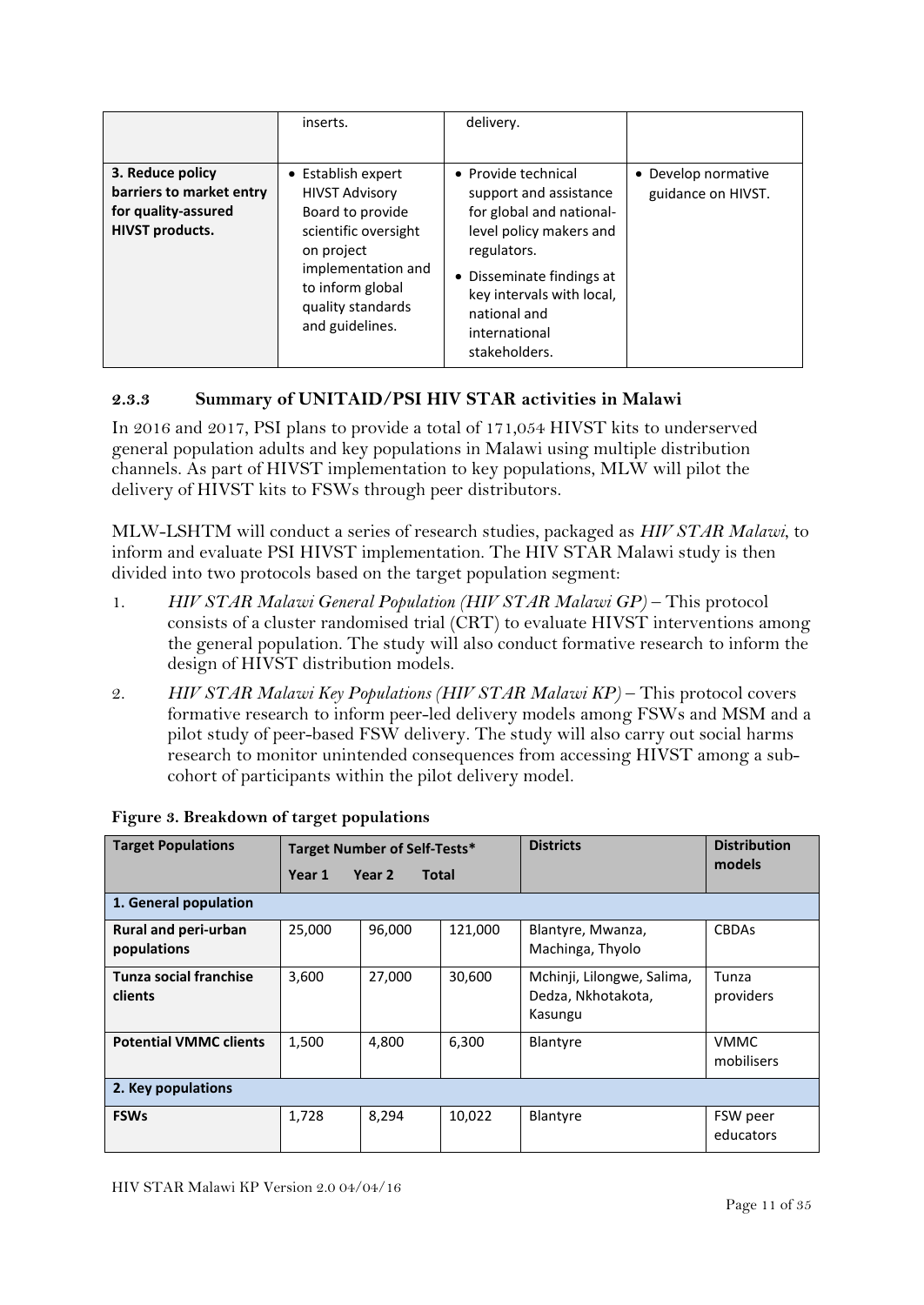| Total | 32,368 | 138,686 | 171,054 |
|-------|--------|---------|---------|
|       |        |         |         |

\*Includes cases of repeat testing with the same individual.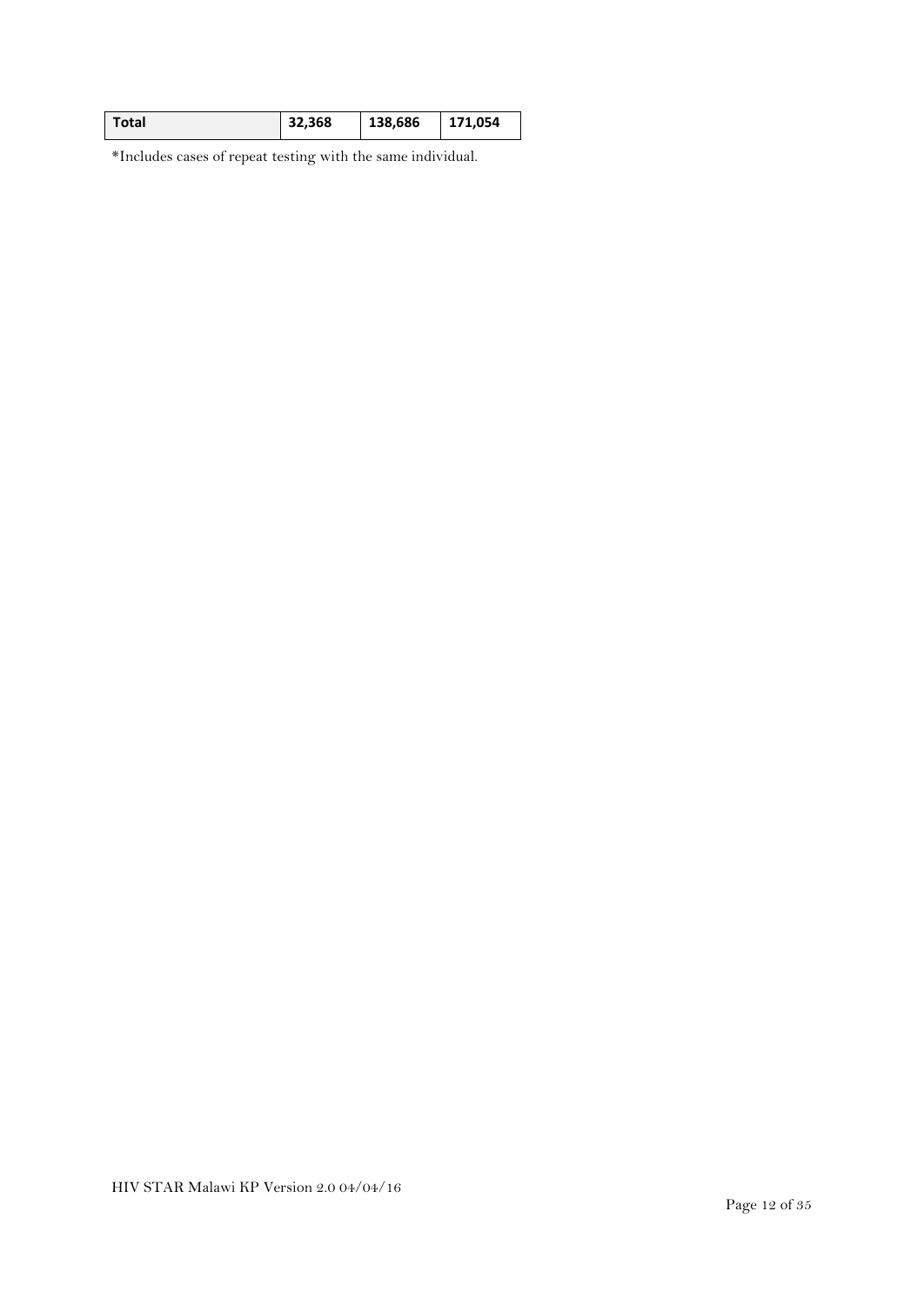## <span id="page-12-0"></span>**3. Rationale and objectives**

## **3.1 Rationale**

In Malawi, adult HIV prevalence remains high, with pronounced social and economic inequity in access to HIV prevention, testing and care services. Prevalence is even higher among key populations, specifically Female Sex Workers (FSW) and Men who have Sex with Men (MSM), due to their high risk of HIV infection and low uptake of HIV testing. Stigma among these groups act as an additional barrier to accessing facility-based HIVrelated services.

Self-testing for HIV is becoming an increasingly plausible option with the recent development of simple and accurate oral test kits, which have proven to be highly accurate when used by lay clients. Early evidence in Malawi points to substantial willingness to selftest and the potential for HIVST products to provide affordable community-based HTC and improve linkages to HIV services. However, HIVST research to date has largely been limited to a single delivery model among general populations. More research is needed on the acceptability of HIVST among FSWs and MSM and the social benefits and harms of introducing HIVST to particularly vulnerable groups.

### **3.2 Research question**

What are the social benefits and harms of introducing HIVST to key population, specifically FSWs, in Malawi?

### **3.3 Research objectives**

#### **3.3.1 Research objectives – broad**

The aim of HIV STAR Malawi KP is to investigate appropriate HIVST delivery models among FSWs and MSM and monitor unintended social consequences and human rights impacts from introducing HIVST to FSWs in Malawi.

#### **3.3.2 Research objectives – specific**

- 1. To conduct a situation analysis that establishes current HIV testing services that are available to key populations and the outstanding HIV testing needs of FSWs and MSM.
- 2. Determine preferred HIVST delivery models among FSWs and MSM in Malawi.
- 3. Investigate the acceptability and feasibility of using peer distributors of HIVST among FSWs in Malawi.
- 4. To determine the impact of HIVST on social relations, structural support systems, and exposure to violence at the household and community level.
- 5. To investigate decision-making dynamics around HIVST and the nature and extent of coercive testing and disclosure among FSWs.
- 6. To estimate linkage into and retention in HIV care following a positive self-test result among FSWs in Malawi.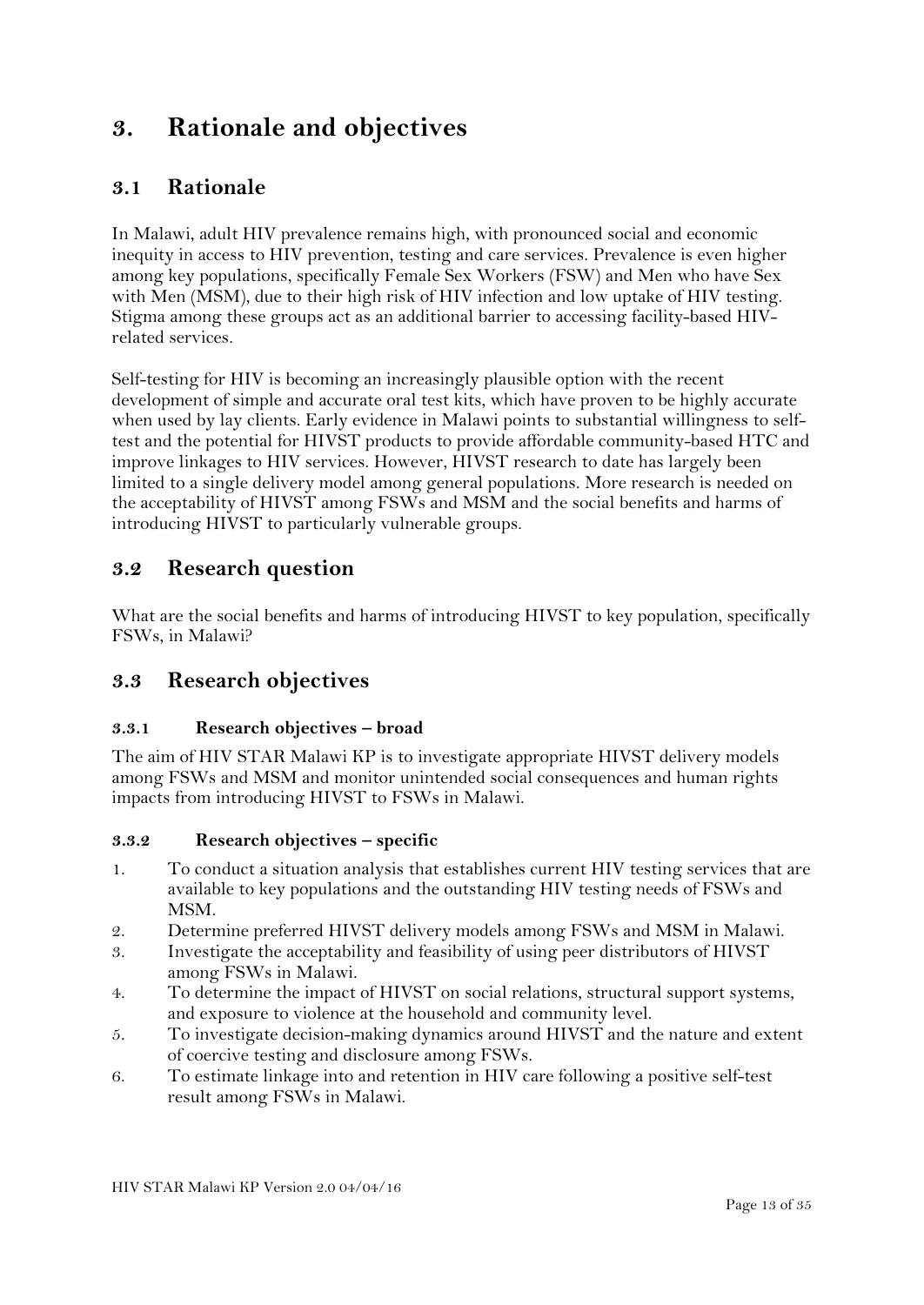## <span id="page-13-0"></span>**4. Methodology**

## **4.1 Study description**

HIV STAR Malawi Key Populations is a longitudinal, mixed methods study monitoring social harms among FSWs as part of a pilot distribution of HIVST kits. Formative research among FSWs and MSM will also be conducted to inform development of peer-led HIVST distribution models. HIV STAR Malawi KP builds on a previous Blantyre-based study, which explored the social impacts of introducing HIVST to the general population (Desmond N. , The Social Impact of HIV Self-Testing: Reconstructing Knowledge and Reframing Risks Associated with HIV Prevention).

Monitoring of social harms will take place alongside peer-led delivery of HIVST kits. The study will employ quantitative and qualitative methods to assess the social benefits and harms of introducing HIVST among FSWs. IDIs, FGDs, quantitative Audio Computer Assisted Interviews (ACASI) and longitudinal diary studies (LDS) with FSWs are aimed at understanding decision-making processes around HIVST and social benefits and harms from self-testing. MLW-LSHTM will then pilot peer-led delivery models, which will be assessed through participatory workshops and Focus Group Discussions (FGD) with FSWs. FGDs will also be conducted with peer distributors to understand their potential role in reducing unintended social consequences from HIVST.

Formative research will be conducted to examine the HIV testing needs of key populations and inform effective models for HIVST delivery by peer distributors through Key Informant Interviews (KIIs) and Rapid Ethnographic Assessments (REA) with FSWs and MSM. A prototype peer delivery model will be validated among FSWs and MSM through FGDs and participatory workshops. (Desmond, The Social Impact of HIV Self-Testing: Reconstructing Knowledge and Re-framing Risks Associated with HIV Prevention).

MLW will pilot HIVST kit distribution to key populations through two peer-led models, targeted respectively toward street-based FSWs and venue-based FSWs. All UNITAID/PSI HIV STAR activities, including the MLW-led pilot, will use the same HIV Oral Fluid Test (HIVOFT) for self-testing – OraQuick ADVANCE Rapid HIV-1/2 Antibody Test. The kits, which are manufactured by Orasure, contain the HIVOFT, stand for the buffer solution, IFUs, materials on counselling and linkage to care, and primary and secondary packaging. A toll-free telephone number will also be provided with the HIVST kit, which can be used to access verbal pre-test information, test instructions, and resultsbased post-test information. All kits are provided free of cost.

### **4.2 Study location**

Formative research among FSWs and MSM and piloting of FSW-led HIVST delivery will take place in urban Blantyre.

### **4.3 Study population**

The HIV STAR Malawi KP study population (age  $\geq$  16) for the formative research consists of the following groups: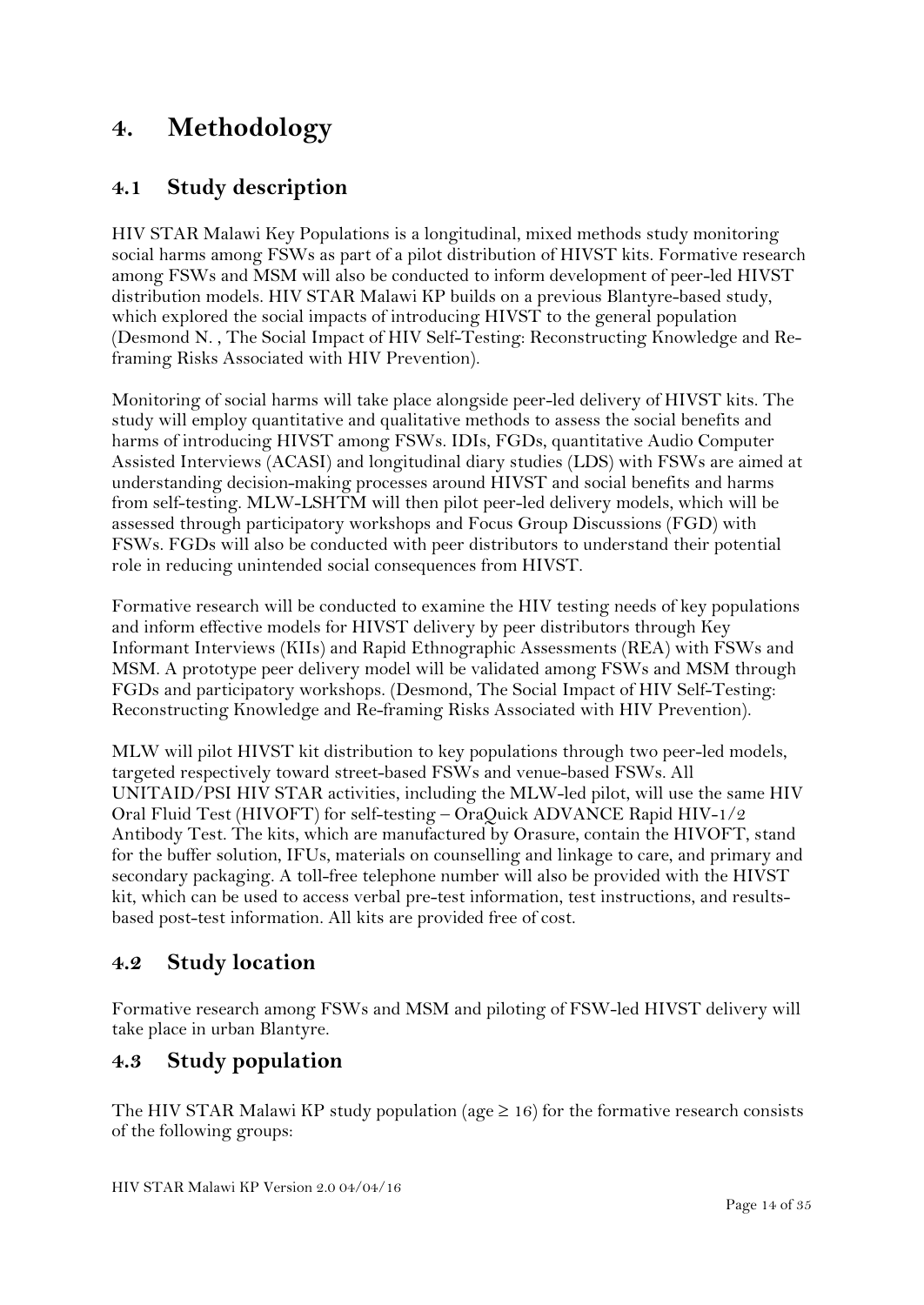- 1. *FSWs*  Female older adolescents or adults whose primary source of income comes from the sale of sex, though this does not necessarily mean that they identify as sex workers. Transgender women are not included as part of this sample. Further, FSWs can be divided into two groups: 1) street-based FSWs, who primarily solicit or conduct their business in public spaces, and 2) venue-based FSWs, who are employed by, associated with, or operate from venues such as hotels, bars, restaurants or brothels.
- 2. *MSM* Male older adolescents or adults who engage in sexual activities with members of the same sex (regardless of their identified gender).
- 3. *Peer educators*  FSW peer educators who will distribute the HIVST kits as part of the pilot study.
- 4. *Venue owners* Owners of hotels, bars, restaurants, brothels or other establishments that host FSWs or MSM.
- 5. *Stakeholders* Community-based organisations (CBO), non-governmental organisations (NGO), or faith-based organisations (FBO) that target or serve FSWs or MSM.

Only FSWs and peer educators will make up the study population for the piloting of HIVST distribution and monitoring of social harms.

### **4.4 Study period**

The formative study will take place in April and May 2016. The study will conduct KIIs and REAs in Blantyre, and provide recommendations on a pilot peer-led delivery model. These recommendations will be refined based on feedback from participatory workshops with FSWs and MSM.

In June, the study will then pilot peer-led distribution of HIVST kits among FSWs, with feedback from FSWs and peer distributors collected after the pilot through FGDs.

Social harms research will start the same time as the HIVST pilot. Staggered recruitment of ACASI (and LDS and SBI) participants will take place during the first three months of distribution. ACASIs and SBIs will be conducted following study enrolment, with follow-up ACASIs performed three months later. During this period, participants will also be asked to maintain a diary to record social harms.

Peer distributors will also monitor unintended consequences experienced by FSWs who have accessed HIVST through Critical Incident Narratives (CIN). Finally, in December 2016, MLW-LSHTM will conduct FGDs with peer distributors and FSWs.

Data transcription, translation, cleaning and analysis will happen during the data collection period, with a preliminary report on the results generated in January 2017.

### **4.5 Pilot delivery procedures**

HIV STAR Malawi KP Version 2.0 04/04/16 A peer-led delivery model appropriate for both street-based and facility-based FSWs will be developed for urban Blantyre. This model will be based on a combination of the WHO guidelines for delivering HIV services for sex workers (WHO, 2013), previous sexual and reproductive health delivery models for FSW employed by PSI in Malawi, and the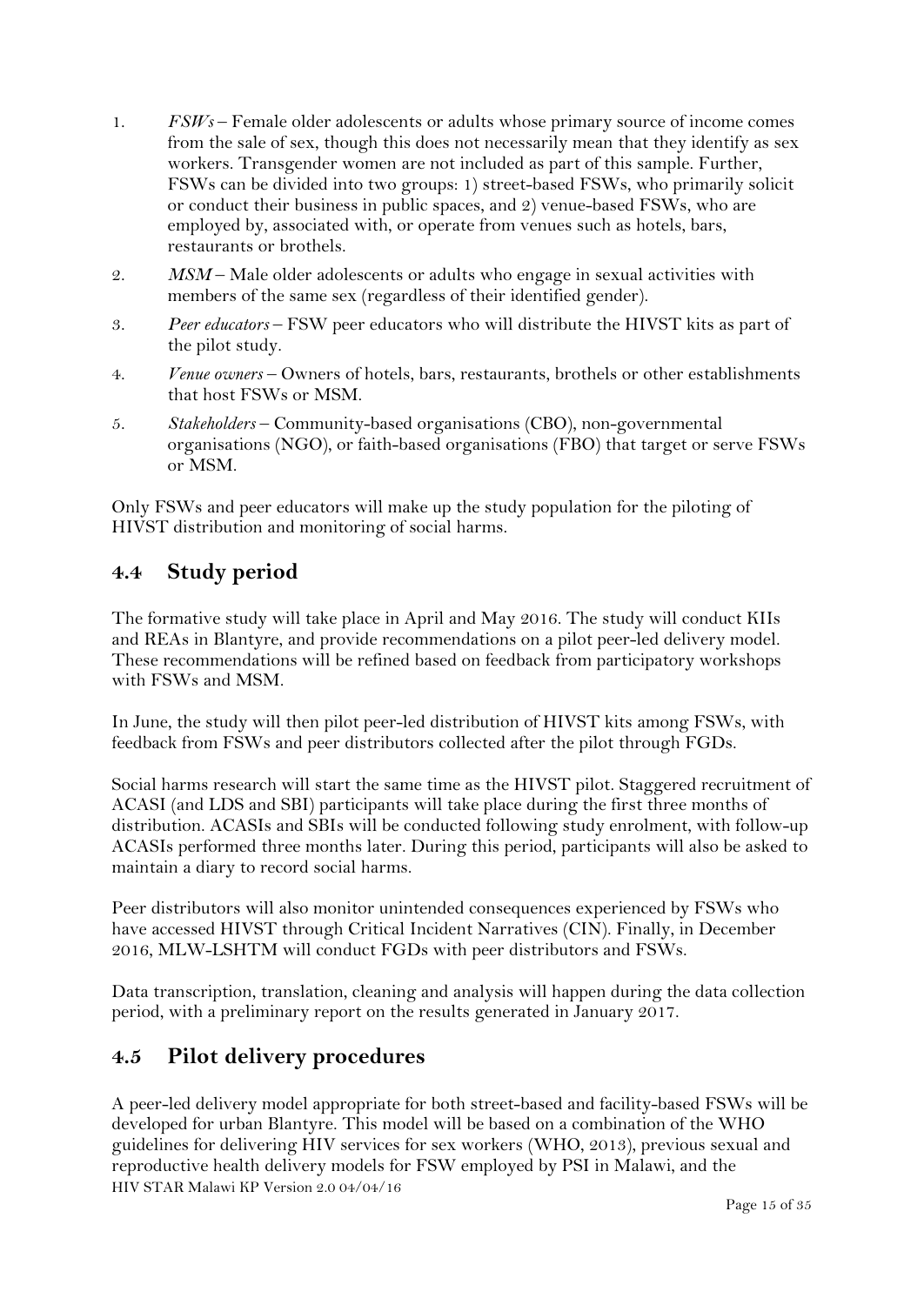formative research and results from FGDs and participatory workshops under HIV STAR Malawi KP. An amendment outlining the details for the final selected peer-delivery model will be submitted following the formative research phase.

This workshop will confirm context-driven details for the local setting, including the type of peer-based delivery system for HIVST and appropriate linkage to care models following HIVST. Advice and materials will also be taken from an established Zimbabwe team providing comprehensive sexual and reproductive health services under Prof. Frances Cowan.

#### **4.5.1 HIVST distribution**

Peer distributors will be provided with training in HIVST, instructional leaflets and Information, Education and Communication (IEC) materials in Chichewa, used kits to show participants how to interpret positive, negative and inconclusive results, a cotton bud and vial of water to demonstrate the mouth swabbing and development process, and a buffer stock of OraQuick ADVANCE HIV I/II test kits to be stored in a locked container in their own home. There are no sharp or hazardous materials.

All participants will be offered pre- and post-test information, including how to access confirmatory testing and ART services. Participants will also be given the opportunity to discuss any fears about the process or results prior to testing and to disclose their status and receive advice and support for post-test services. A toll-free telephone number will also be provided with the HIVST kit, which can be used to access verbal pre-test information, test instructions, and results-based post-test information and also to report any adverse events arising as a consequence of HIVST.

Process data on HIVST delivery by peer distributors will be captured using HIVST logbooks (e.g., date, name, number of test-kits taken) but not results. If considered acceptable when discussed in the FGDs and participatory workshops, participants will be encouraged to return used kits with a self-completed questionnaire (SCQ) in an opaque envelope. The envelope will be posted in a locked opaque "ballot box" provided by the study team to each peer distributor.

Kits will be replaced by MLW following inspection of an HIVST logbook. HIVST logbooks will be kept at the peer distributor's home in a locked container.

#### **4.5.2 Linkage to care following HIVST**

Participants will not be required to disclose their HIVST results to the peer distributor. Peer distributors will receive training in providing post-test support, including providing 'generic' information as well as standard, results-based support. Peer-distributors will be trained on the importance of maintaining confidentiality.

Confirmatory testing and linkage to care for pilot study participants who self-test HIV positive will be supported through two approaches:

1. Information will be compiled on all clinics providing special services for sex workers within Blantyre and will be provided by peer-distributors along with a 'self-referral card' at the time of kit distribution.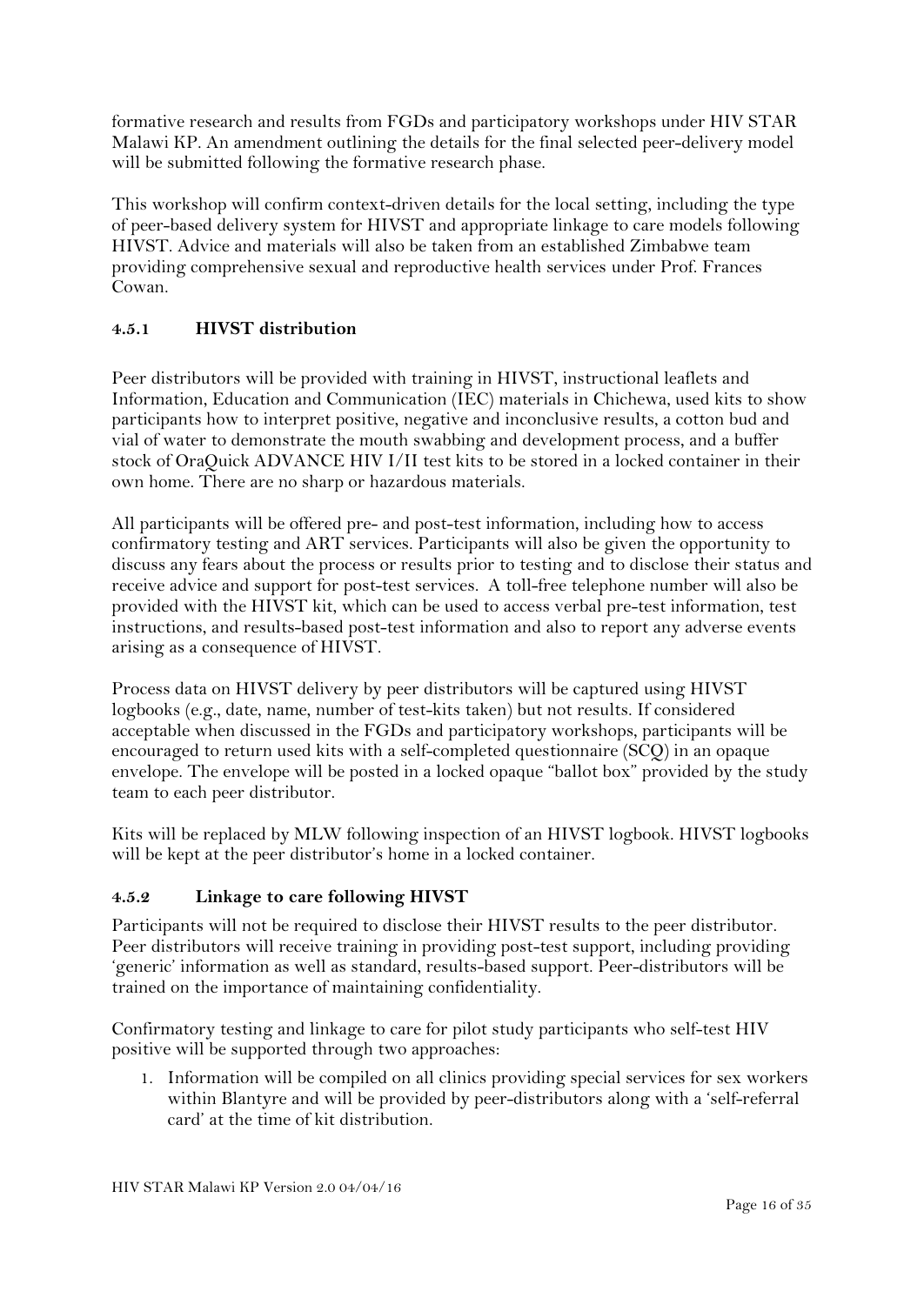2. The self-referral card will also provide details on how to directly access a STAR study clinical officer or nurse who will offer confirmatory testing and counselling and provide the first 2 weeks of HIV care medications and registration into routine ART clinic services for subsequent management.

## **4.6 Sampling method and sample size**

#### **4.6.1 Formative research**

#### *4.6.1.1 Key informant Interviews (KII)*

Stakeholders engaged with FSWs and MSM will be recruited for KIIs through snowball sampling methods. The research team will capitalise on existing relationships between PSI and the National Female Sex Worker Alliance and identify structures and services that are associated with street-based and venue-based FSWs. Services that are associated with MSM will similarly be located through existing relationships between PSI and the Centre for Education and the Development of People (CEDEP). The study will use these relationships to link with other organisations conducting similar work.

Once stakeholders have been identified, they will be asked to provide written consent to participate in IDIs. Interviews will be conducted until the point of saturation when new links are no longer possible.

#### *4.6.1.2 Rapid Ethnographic Assessments (REAs)*

The MLW-LSHTM team will identify venue owners and FSWs and MSM for REAs through snowball sampling. Venue owners will be asked for written consent to offer their venue for participant observations. Verbal consent will be taken for informal REA interviews with FSWs and MSM.

The total number of REA participants will be determined once the study has reached saturation point.

#### *4.6.1.3 Participatory workshop and FGDs*

Participatory workshop and FGD participants will be randomly selected from the group of FSWs who accessed HIVST during the pilot of the REAs in Blantyre. There will be 2 FGD and 2 participatory workshops for FSWs with 8-12 participants, who will be asked to provide written consent.

#### **4.6.2 Social harms research**

#### *4.6.2.1 ACASI and Longitudinal Diary Studies (LDS)*

MLW-LSHTM will work with peer distributors to recruit study participants during the HIVST pilot period. Distributors will briefly discuss the aims of the social harms study and record if HIVST users are interested in participating in the study.

The study team will then visit all peer distributors to review the registers and follow up with eligible participants. Those who give informed written consent will be enrolled into the study.

Staggered recruitment will take place over a three-month period and aim to reach a total of 204 participants of the 1,728 target population in Year 1, including 102 street- and 102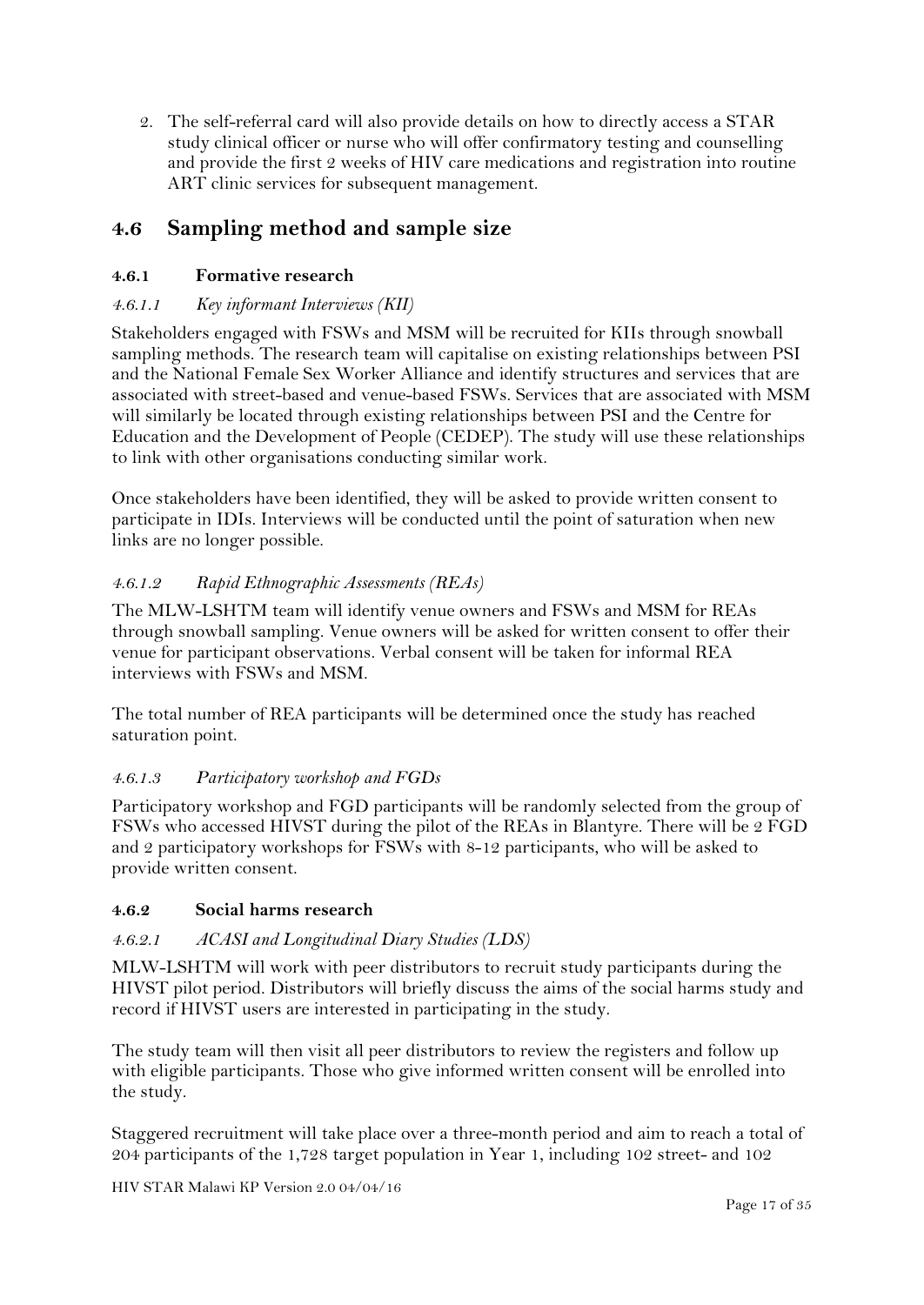venue-based FSWs. The sample size is calculated based on the assumption that there are at least 3614 FSWs (Chizimba & Malera, 2011) in Blantyre (Wright & Katz, 2006). An additional assumption is that there are at least 400 street-based SWs and 400 venue-based FSWs who will have accessed HIVST kits from peer distributors.

The sample size of 204 FSWs has been chosen to provide 3% precision around an estimated prevalence of social harms related to HIVST of no more than  $5\%$  (N=PO/(E/1.96)^2).

#### *4.6.2.2 Serial Biographical Interviews (SBIs)*

From the random sample of ACASI participants, 20 FSWs will be purposively selected to participate in SBIs. FSWs will be selected to ensure that there is sufficient representation of participants who identify as sex workers and participants who do not identify sex workers but sell sex in exchange for material goods or money.

Eligible participants will then receive information about the SBIs and have the opportunity to provide informed, written consent. Participants will take part in two SBIs, each following the first and second ACASI.

#### **Figure 4. Social harms evaluation**



#### *4.6.2.3 Critical Incident Narratives (CINs)*

Peer distributors will be asked to report social harms that have occurred among FSWs who had access to HIVST during the project implementation period. FSWs who report critical incidents will be confidentially followed up by the MLW-LSHTM team and asked if they would like to participate in CINs. Following written, informed consent, the study team will conduct CINs with enrolled participants.

#### *4.6.2.4 FGDs*

Peer distributors will identify 2 hotspots (1 street-based FSW and 1 venue-based FSW) and recruit 8-12 participants from each hot spot for FGDs (n=24). FSWs who may or may not have accessed HIVST, will be approached about the study and asked to provide written consent.

Additionally, the study will respectively conduct two FGDs with peer distributors from each key population group ( $n=24$ ). Peer distributors will be given information about the FGD and the opportunity to provide written consent.

#### **4.7 Data collection**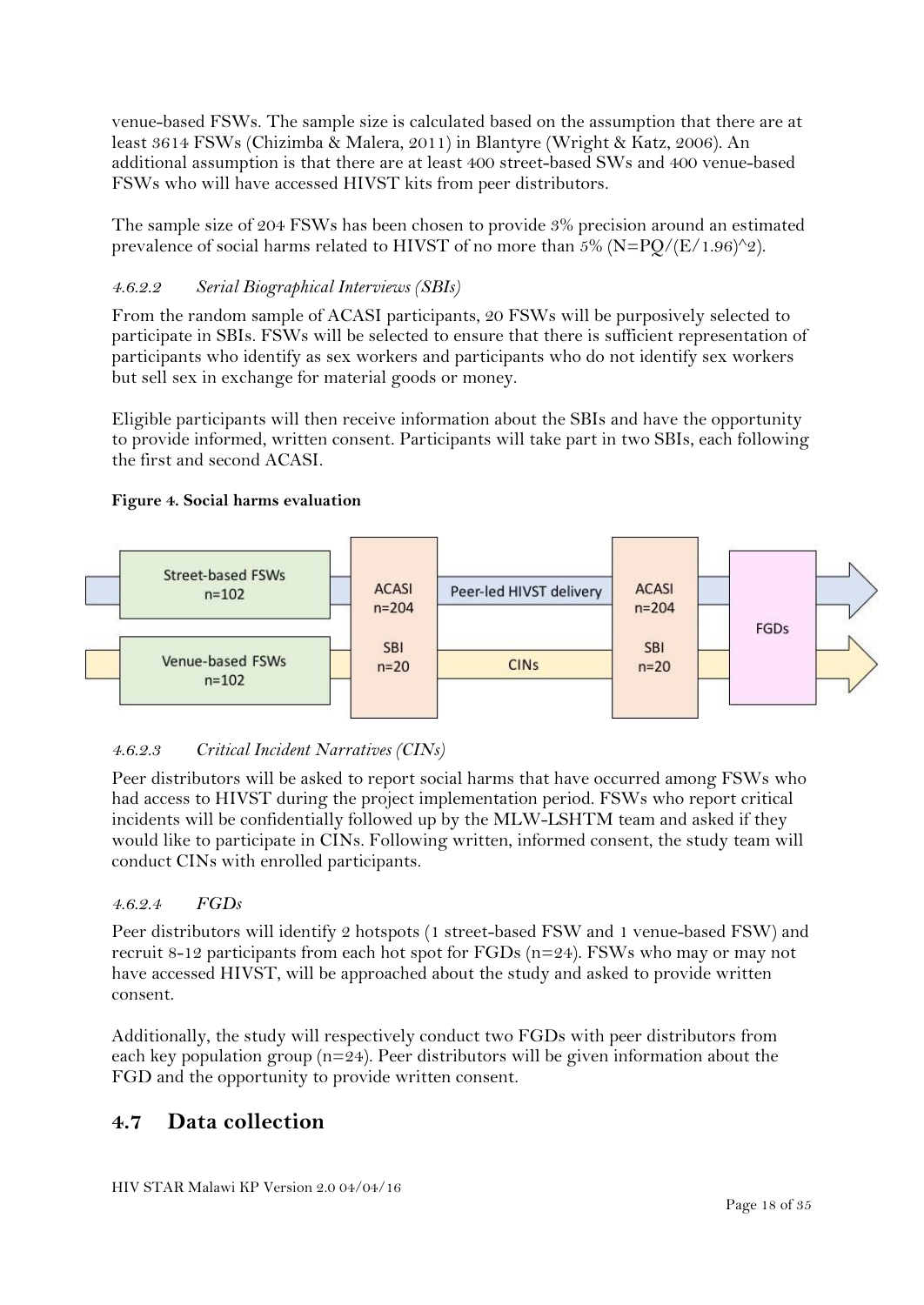HIV STAR Malawi KP data collection will involve the use of paper-based forms and computer-based and digital audio recorders. Further, quantitative and qualitative data will be gathered using methods detailed in the rest of this section.

#### **4.7.1 Formative research**

#### *4.7.1.1 Document review*

MLW-LSHTM will perform a document review of organisations that are supporting or working with key populations. For the document review, personnel responsible for archiving documents at each organisation will be approached and asked to share documents that pertain to their work with FSWs or MSM. Data will then be gathered on the organisation's services, methods of delivery, and programmatic impact.

#### *4.7.1.2 Key Informant Interviews (KIIs)*

KIIs with stakeholders seek to understand the HIV testing needs of FSWs and the types of health services that are being provided for key populations. KIIs will be conducted with representatives from each identified organisation and will cover topics on organisational background, target population, and service delivery models.

#### *4.7.1.3 REAs – mapping exercises, staged participant observations, and informal interviews*

REA activities, which include mapping exercises, staged participant observations and informal interviews, will be implemented as part of the situation analysis.

The study team will conduct mapping exercises to identify establishments and locations that are associated with FSWs and MSM in urban Blantyre. Information will also be collected on the estimated number of FSWs and MSM and their locations of residence and work.

Researchers will also immerse themselves in identified key population hotspots, paying particular attention to the physical environment and social interactions by FSWs and MSM. Staged participant observations will be used to understand the behaviours, needs and practices of key populations and potential social and structural barriers and facilitators to HIVST. Power dynamics are also of interest, specifically between clients and FSWs, venue owners and FSWs, and among key population members themselves.

Additionally, informal interviews will be administered with venue owners, FSWs, and MSM. Notes will be taken after conducting the interviews.

#### *4.7.1.4 Participatory workshops*

Using participatory workshops, MLW-LSTHM will launch discussions with FSWs and MSM around the results of the REA and development of a peer-led delivery model for HIVST. During the workshop, participants will be asked to identify weaknesses of traditional delivery methods and potential barriers and facilitators to the adoption of HIVST. The workshops will confirm context-driven details for the local setting, including for example the type of peer-based delivery system and appropriate linkage to care strategies.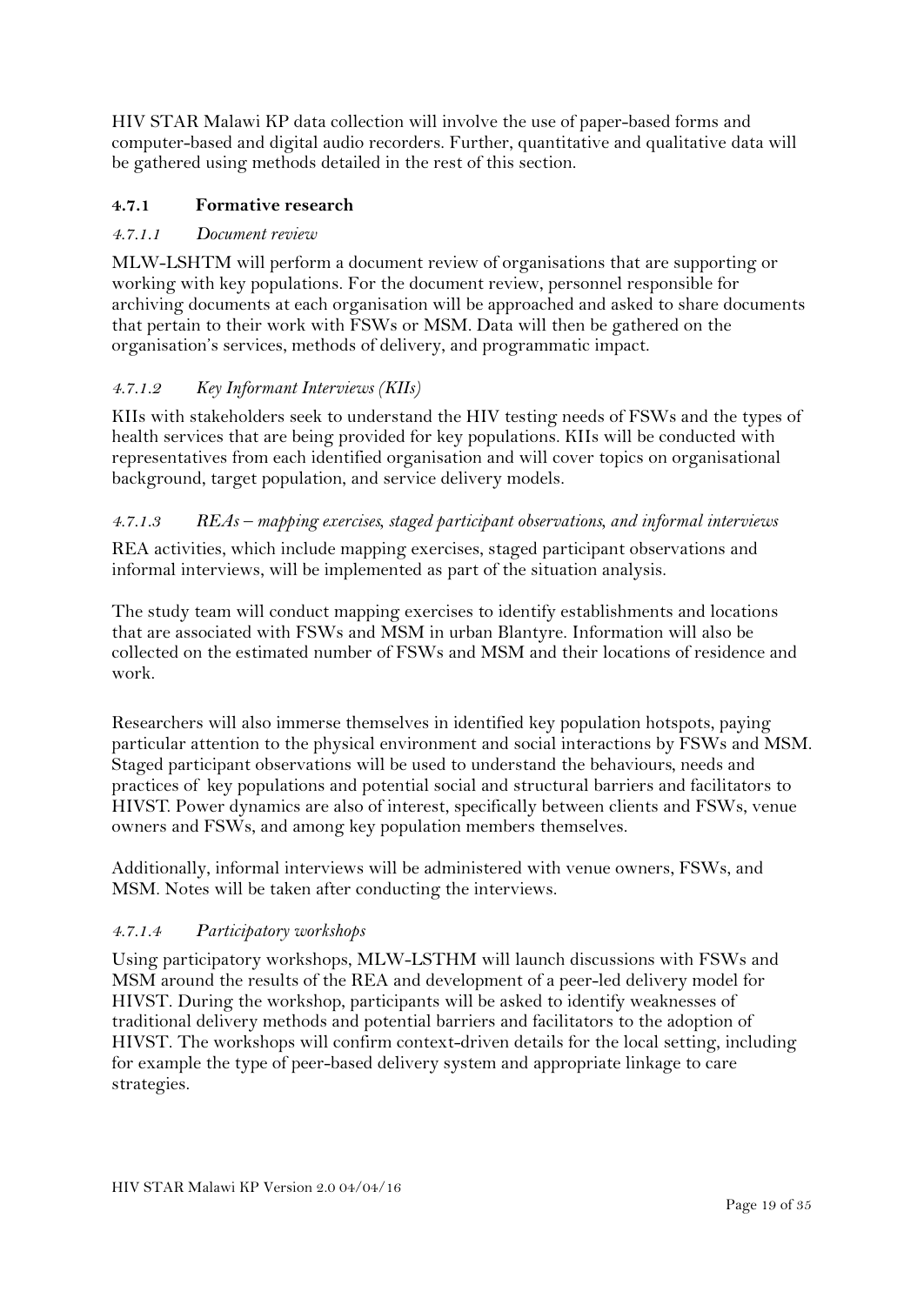#### *4.7.1.5 FGDs*

A series of FGDs with FSWs and MSM will be undertaken to assess the acceptability and uptake of the prototype HIVST delivery model. Specific themes to be discussed will include what needs to be modified for each target group. In addition, the study is interested in understanding the quality of the HIVST process and identifying contextual factors associated with any variation in quality.

#### **4.7.2 Social harms research**

#### *4.7.2.1 ACASI*

FSWs will take part in ACASIs both at the point of enrolment and three months after enrolment in order to monitor the social impact of HIVST. The questionnaire will cover reported sexual behaviours, HIV testing practices and incidents of social harms in the three months prior to each ACASI.

Participants will be trained to complete the ACASI questionnaire, which is presented both orally and visually to address any literacy issues among participants. ACASIs will be piloted prior to the study to ensure that the user is able to operate the tool.

#### *4.7.2.2 Longitudinal Diary Studies (LDS)*

After the ACASI, FSW participants will be asked to complete a daily pictorial diary to measure the frequency and nature of sexual behaviours, HIV testing, and social harms in the three months following HIVST. The reported events for the second ACASI will be validated against the LDS data.

Pictorial representations of key variables will be developed and pre-tested in collaboration with local artists and community members. Prototype designs for pictures will be presented and discussed with FSWs to ensure cultural acceptability and optimise user understanding. Each of the key variables will be developed into pictures with tick boxes for marking occurrences and events on a daily basis.

The diary will be designed to cover two weeks, with collection on a biweekly basis by researchers. Instructions for completion and emergency contact numbers will be provided by the study team. MLW-LSHTM will establish a close rapport with the cohort of FSWs to address any ongoing issues and to ensure that the diaries are completed at regular intervals.

The diary will be formatted similarly to the diary used for a previous social harms study in Blantyre (Desmond, et al., 2016)

#### *4.7.2.3 Serial Biographical Interviews (SBIs)*

After each ACASI, SBIs will be conducted with FSWs and MSM to explore decisionmaking processes and social harms related to HIVST. The SBI will document the experiences of participants around HIV testing and compare power dynamics, risks, and social harms in the three-month period before and after HIVST.

Events reported in the SBI will be triangulated against the ACASI and LDS.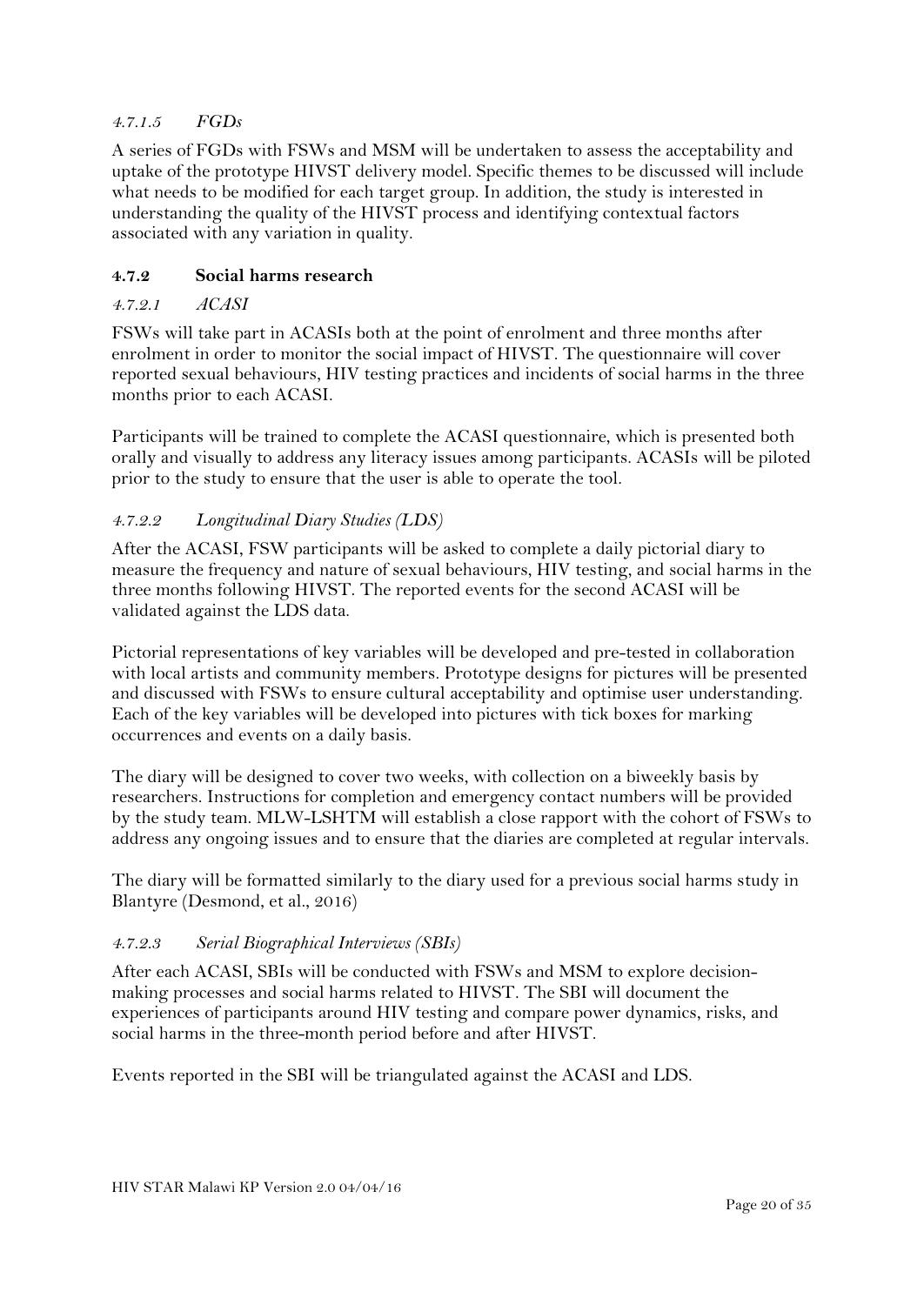#### *4.7.2.4 Critical Incident Narratives (CINs)*

MLW-LSHTM will conduct CINs with FSWs who have reported experiencing social harms from self-testing. As part of the CIN, consenting participants will be asked to recount HIV testing practices and previous episodes of social harm.

#### *4.7.2.5 FGDs*

FGDs with FSWs will explore the impact of HIVST on the community level. Topics of discussion include perceptions of HIVST, sources of information on HIV testing, community relations and decision-making around HIV testing, and the impact of HIVST on the community.

The study team will also conduct FGDs with peer distributors to understand their influence on the overall HIVST process and experience. Issues to be explored include the experience of HIVST initiation, interpretation of HIV test results, and issues around confidentiality, willingness to test, and disclosure.

#### **4.8 Data management**

#### **4.8.1 Quantitative data**

Quantitative data from the ACASIs and LDS will be entered into a Filemaker Pro database. Diaries will be collected from participants on a biweekly basis and regularly checked for errors.

All data will be cleaned and analysed using Stata software (Stata Corporation, College Station, Texas, USA). All participants will be assigned a study ID number to link qualitative and quantitative data. Participant names will not be linked except through paper-based recruitment logs, which will be stored in locked cupboards and not entered into electronic form.

#### **4.8.2 Qualitative data**

Qualitative data will be collected through investigator notes, qualitative forms, and digital audio recorders. Following each day of data collection, the investigators will be responsible for expanding their notes and entering them into a text file. All files will be saved on REDCap, the MLW data management programme, as a backup copy on MLWhosted servers in Malawi. REDCap is a secure and web-based application designed to support data capture and storage. Only researchers and transcription and translation team will be given individual log in details from the Data Manager in order to access REDCap. Qualitative forms will be captured using Optical Character Recognition technology.

For audio recorders, following each interview or focus group, the investigator will be responsible for saving the audio file on REDCap as a backup copy and transfer a copy to the transcription and translation team. The audio file will be transcribed verbatim into written chiChewa and translated to English within the same document. All data will then be transferred to a qualitative data analysis software package, NVIVO 10 (QSR, Melbourne, Australia) and filed according to document type.

#### **4.9 Data analysis**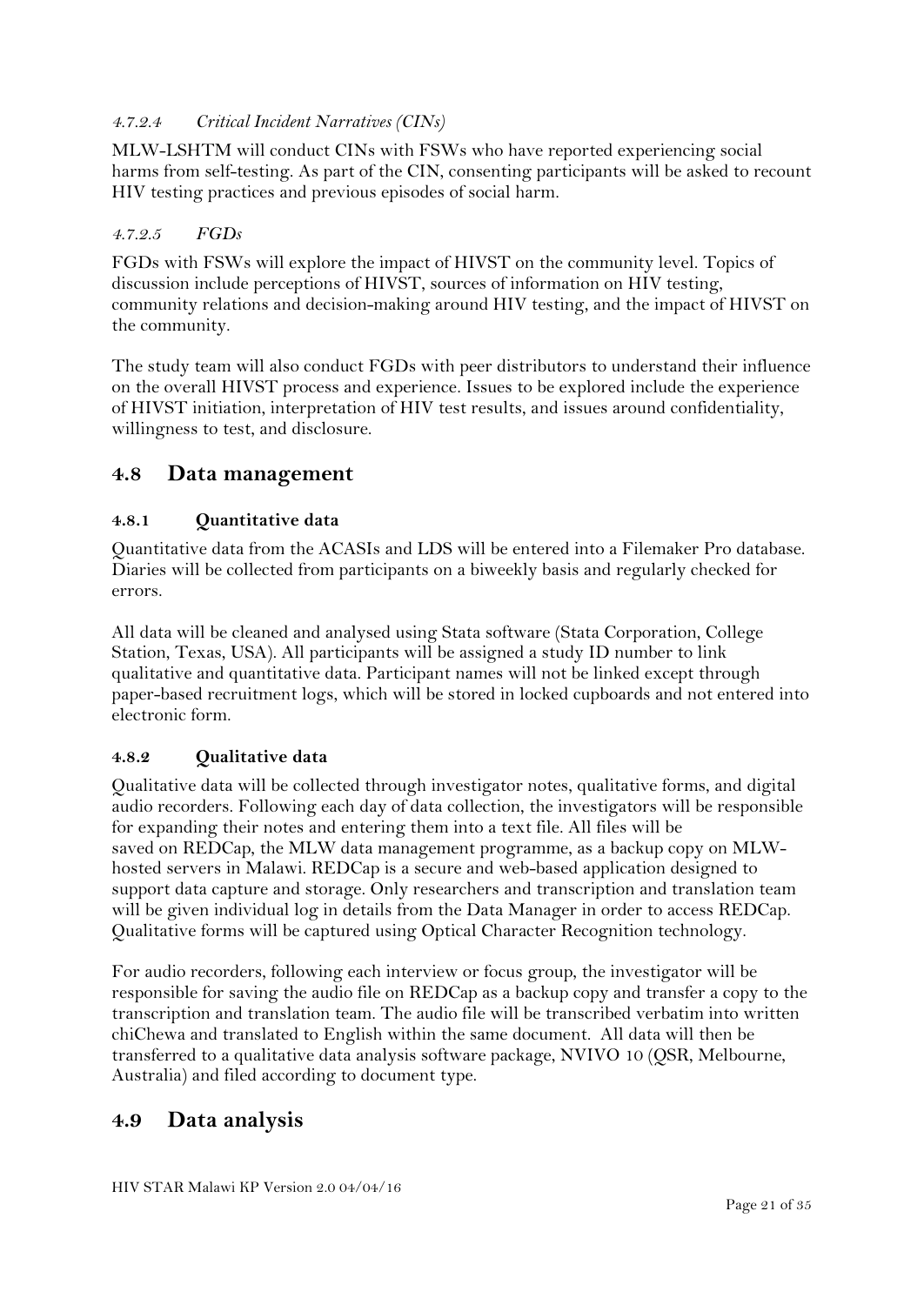Data from the REAs will be analysed to understand the HIV testing needs of FSWs and MSM used to develop prototypes of peer-led delivery models that are acceptable to key populations. Researchers will take findings from the FGDs to modify the prototype model before the pilot phase.

Quantitative and qualitative results from the ACASIs and LDS will be triangulated to understand the frequency and nature of reported social harms, including coercive testing and GBV, pre- and post-HIVST. Analysis of the SBIs, using longitudinal case study analysis, and CINs will help to derive whether incidences of social harm stem from the introduction of HIVST.

Linkage into care will then be estimated from the number of participants using self-referral cards to access services at collaborating sex-worker clinics or through the study's clinic service. If return of used HIVST kits with self-completed questionnaire is considered acceptable and is high, then an established method of rereading returned test kits against self-reported results and ART status on the self-completed questionnaire will be used to provide a denominator for estimated numbers of newly diagnosed HIV-positive participants (Choko, et al., 2015). To monitor retention in care, the study will extract routine facility attendance records for all participants who are referred into HIV care through the STAR study clinic, using the ART clinic number provided at the time of registration.

If found acceptable in discussions with FSWs, MLW-LSHTM is also interested in determining the accuracy of HIVST by comparing self-read HIVST results, as recorded into a self-completed questionnaire to reread results by field supervisors (Choko, et al., 2015). Data will also be used to inform economic and mathematical modelling studies to estimate the expected costs and benefits from introducing HIVST to key populations.

## **4.10 Results presentation and dissemination**

Quantitative results will be presented through tables and histograms, line graphs and other figures, where relevant.

The results of this research will be used to guide the introduction of self-testing into community-based HTC models and the formation of national and international policies around HIVST. Results will be disseminated to the MoH HIV Unit, COMREC and UNITAID. A report on the study will be produced and disseminated to COMREC, the College of Medicine (COM) Library, the Health Sciences Research Committee and the University Research and Publication Committee. Findings will also be distributed internationally to global health policy makers, nationally to the Malawian government, and regionally to District and Council Health Offices. Presentations will be given at the COMREC research dissemination day and at MLW research-in-progress meetings. Copies of peer-reviewed publications from the research will be submitted to COM, MLW, and LSHTM.

In terms of public engagement, the MLW-LSHTM team will work with the MLW Science Communication team to disseminate the project results and raise the profile of HIVST in Malawi. MLW actively engages with both urban and rural communities, and has already hosted a range of programmes including science cafes, radio projects, and mobile exhibitions about HIVST. These mediums will be employed to educate the general public about the UNITAID project and the results.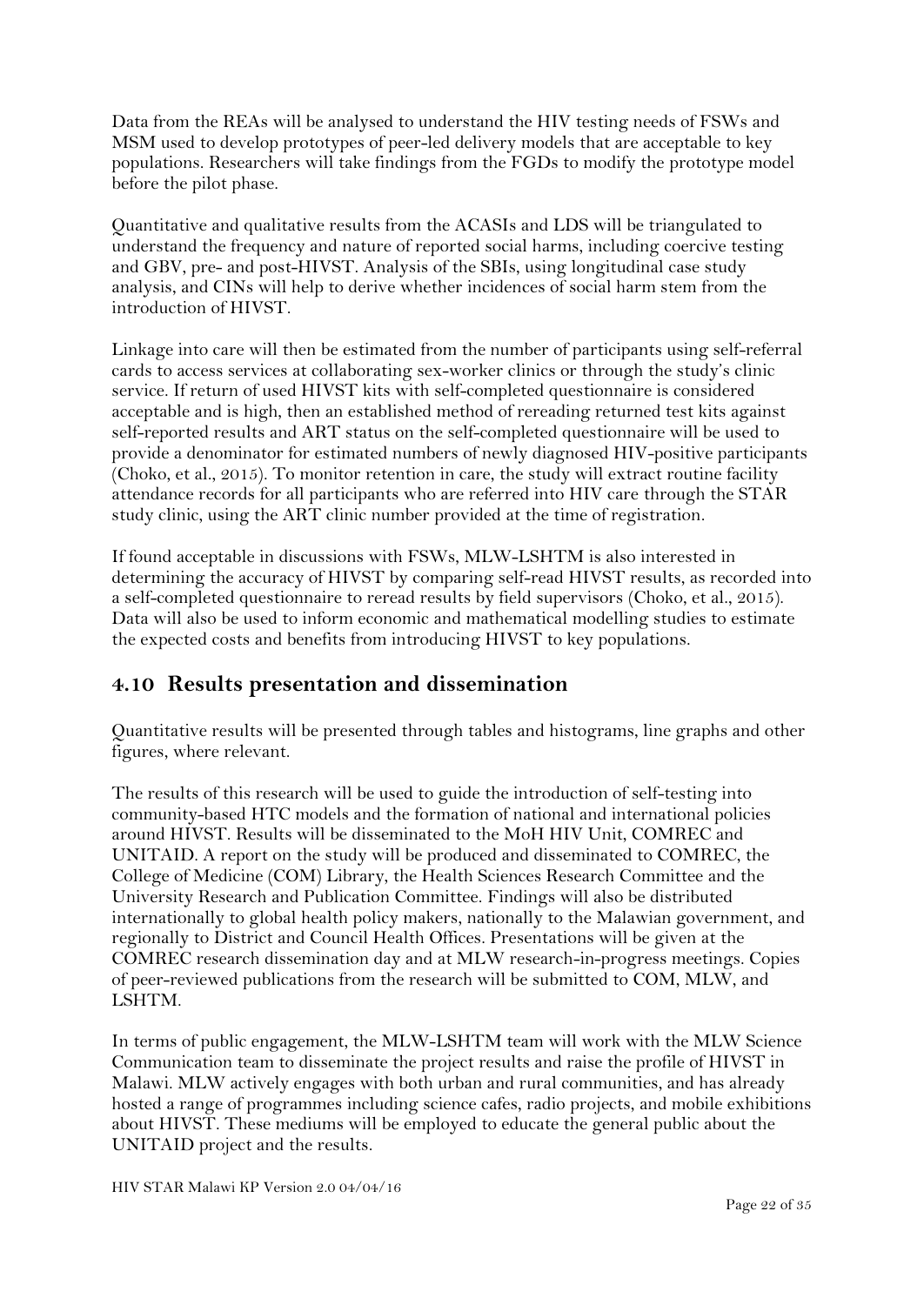## <span id="page-22-0"></span>**5. Ethical considerations**

## **5.1 Confidentiality and privacy**

This project targets sensitive issues and behaviours related to HIV testing, sexual practices and social harms. An HIVST log will be maintained by peer distributors, and will include the name of kit recipients in order to promote accountability and enable purposive sampling of HIVST participants for the social harms evaluation studies. HIVST logs will be kept at the peer distributors house in a locked container provided by the project to each peer distributor, and will be collected and stored in a locked cabinet in MLW at the end of the study. Results will not be recorded on the named HIVST log, and names will not be recorded on any other data collection form or electronic record.

Peer distributors and field workers will be trained on confidentiality procedures. Participants will be given a unique identifier (Study ID number) used to allow linkage of qualitative and quantitative data without breaching confidentiality. Hard copies of participant screening logs and transcripts will be kept in locked cupboards in a secure location in MLW and electronic transcripts will be password protected on a computer accessible only to authorised staff members.

Findings from the formative research will help to determine preferred locations for HIVST distribution and linkage to care and ways that the study can best uphold privacy for participants.

All interviews requesting sensitive information (for which written informed consent will be requested) will also be held in private in community-based locations identified by the study team. Dr. Nic Desmond and Wezzie Lora have experience conducting qualitative research for social harms following HIVST with general population participants. Convenient community-based venues were hired for the purpose of ACASI, FGDs and IDIs and the study will ensure that these venues a remain suitable for key population participants before the field work starts.

#### **5.2 Adverse events**

The social harms monitoring study will be conducted to measure and explore social harms occurring both as a direct consequence of HIVST and during the period after HIVST has taken place. We acknowledge that participation in the study has the small potential to exacerbate pre-existing social and interpersonal tensions. Relationships will be assessed during the process of enrolment. FSWs will not be enrolled if investigators deem that study participation could expose them to excessive social harms given their personal and occupational circumstances.

Adverse events reported by participants during the project period will be followed up with interview by a study team member to establish whether the event was related to HIVST. The investigators will also aim to establish individual rapport with the cohort of participants by maintaining regular contact with participants and follow-up on their specific needs during the study.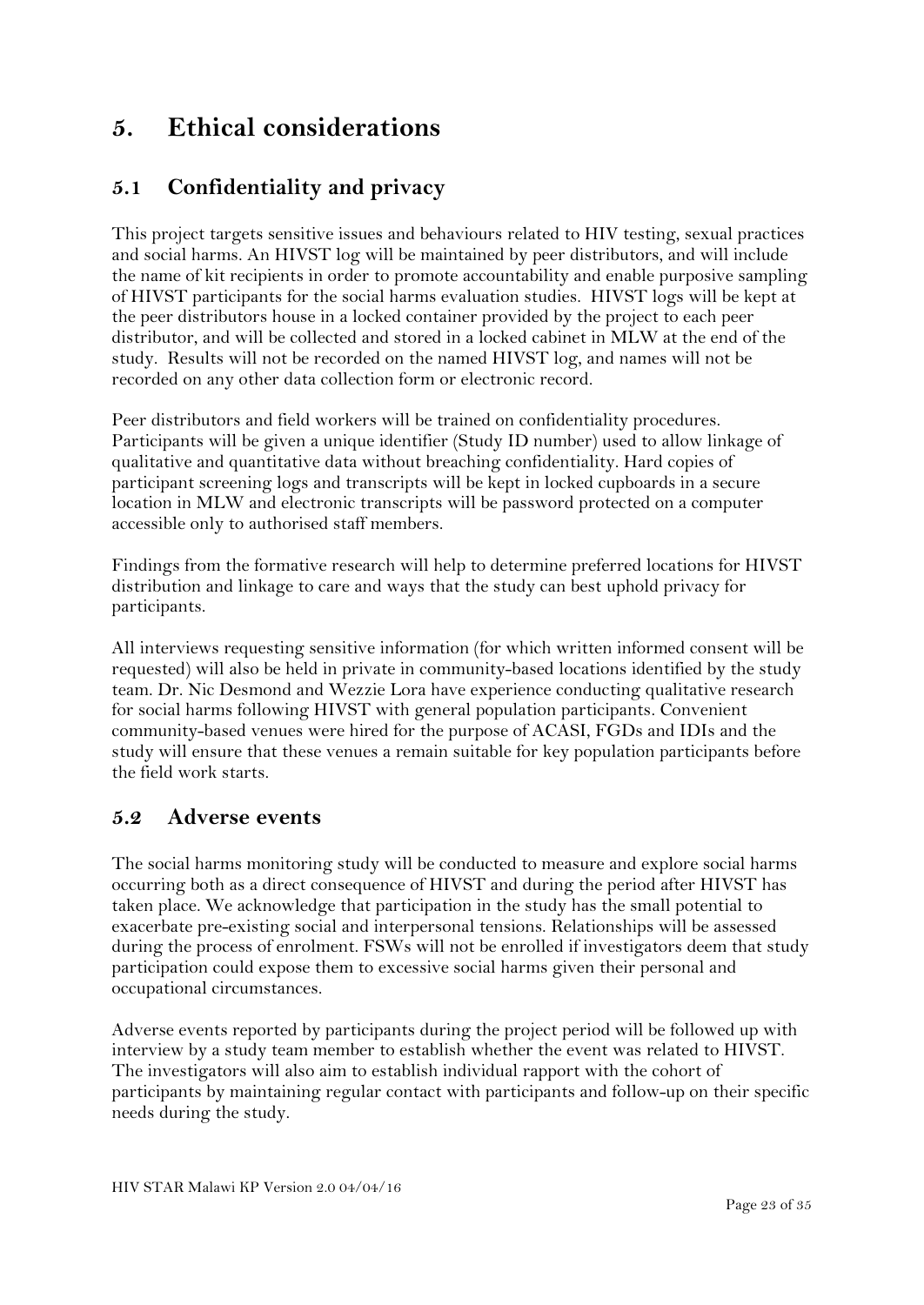The researchers have been trained in GBV response and critical incident reporting. Attention will be paid to all cases of reported social harms and appropriate and ethical responses will be assessed. Follow up visits and links made to health care facilities and local support organizations for GBV (e.g., Chikondano Women) will be provided in all cases, regardless of whether or not the participant experienced GBV as a result of exposure to HVIST.

## **5.3 Informed consent**

Informed consent will be taken at different points in the study, as outlined in **Figure 5** below. For activities where participants are required to give written informed consent, interviews will take place in a private location (see **Section 5.1**) and the investigator will first provide the potential subject with an explanation of the study as well as an information sheet with study details. The investigator will answer any questions raised by the potential participant and allow them sufficient time to come to a decision.

Participants will then be asked to provide written informed consent, or witnessed verbal consent plus a thumb print for illiterate participants.

A breakdown of each of the activities and corresponding consent requirements are listed below.

| <b>Study</b>              | <b>Activities</b>         | <b>Consent Requirements</b>                                                                           |
|---------------------------|---------------------------|-------------------------------------------------------------------------------------------------------|
| <b>Formative research</b> | IDI                       | Written                                                                                               |
|                           | <b>REA</b>                | Verbal                                                                                                |
|                           | Participatory workshops   | Verbal                                                                                                |
|                           | FGD                       | Verbal                                                                                                |
| Social harms research     | <b>HIVST</b> distribution | Request waiver of informed<br>consent; leaflets provided in lieu<br>of participant information sheets |
|                           | <b>ACASI and LDS</b>      | Written                                                                                               |
|                           | <b>SBI</b>                | Written                                                                                               |
|                           | <b>CIN</b>                | Written                                                                                               |
|                           | FGD                       | Written                                                                                               |

**Figure 5. Consent requirements for each research activity**

### **5.4 HTC and HIVST**

#### **5.4.1 Pre- and post-test information**

All individuals selecting to self-test will be offered pre- and post-test information and referral to the most convenient clinic offering ART services. Participants will also be given the opportunity to discuss any fears about the process or results prior to testing and to disclose their status and receive advice and support for post-test services.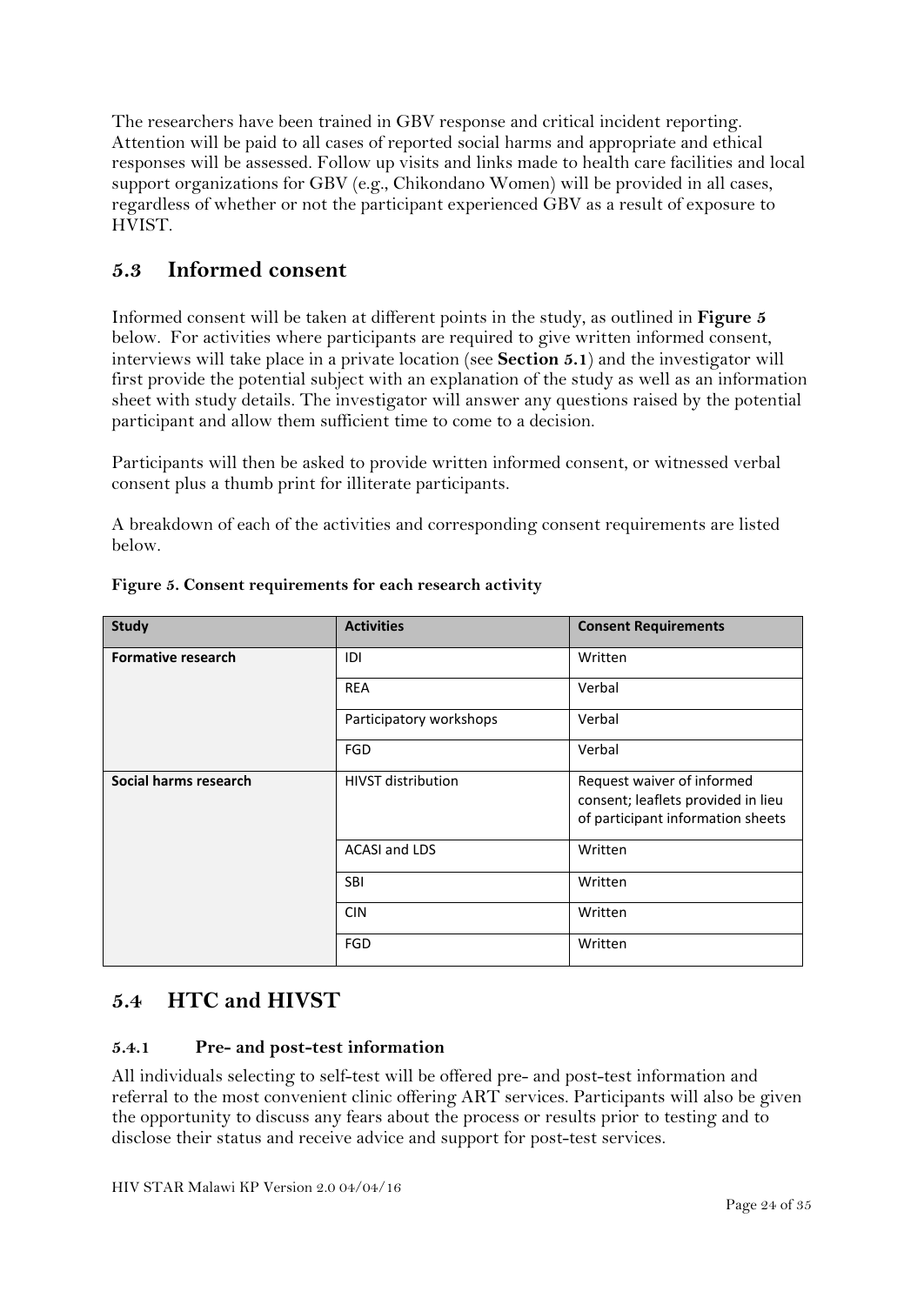#### **5.4.2 HIV disclosure**

Participants are not required to disclose the results of HIVST to the peer distributor, but such will be encouraged so that they can receive results-based, post-test information. All disclosed HIV status results will remain confidential.

### **5.5 Compensation for participation**

Study participants will be compensated for their time away from income-earning activities, but this will be packaged as compensation rather than payment. This will include refreshments and refund of any transport costs incurred. MWK 1000 will be given for IDI, FGD, ACASI, and CIN participants. Selected SBI participants will be given an extra MWK 500.

## <span id="page-24-0"></span>**6. Constraints and limitations**

### **6.1 Risk mitigation**

As noted in Section 5.3, MLW-LSHTM will monitor social harms throughout the HIVST distribution period and respond to incidences of coercion, GBV, and other potential unintended consequences from self-testing. Investigators will individually provide followups with each study participant in order to assess and mitigate adverse events arising from HIVST. Peer-distributors will be trained to include screening questions about intimate partner violence along with pre-test information, and to alert women to this potential risk.

### **6.2 Data quality**

MLW-LSHTM has considerable expertise in supporting all aspects of quality data management in Malawi. Standard Operating Procedures (SOP) will be used on study design, data collection instruments and data analysis procedures, with routine data quality audits conducted for quality assurance purposes.

The Research Governance unit in MLW will conduct periodic (usually annual) internal audits to ensure that all documentation and data capture is within acceptable international standards. Should the study be found to be not compliant with SOPs or fail a data quality audit, they will be required to revise their practices with close supervision from external technical staff, i.e., Regional Researchers and Health Area Research Advisors.

### **6.3 Partnerships**

HIV STAR will form a Technical Advisory Group (TAG) to review data and provide expert opinion on how a product should be pre-qualified. They will also advise on post-market surveillance reports and supervision when products enter the market.

HIV STAR Malawi has the support of key officials in the Government of Malawi. The MoH has collaborated in a number of HIVST projects to date and supported publications and presentations from projects hosted by MLW. Dr Frank Chimbwandira, Director of the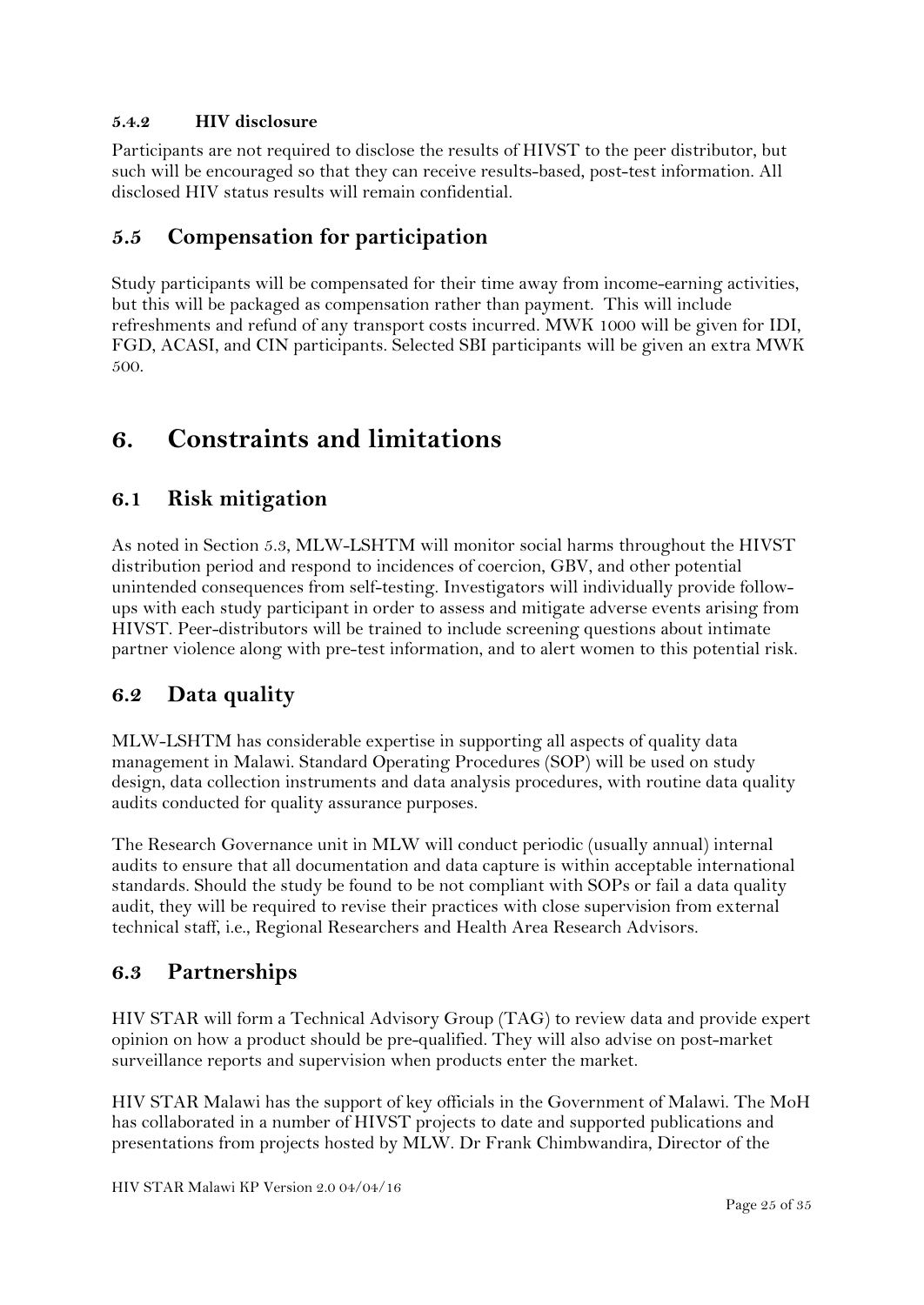Department of HIV and AIDS of the MoH, is a collaborator with MLW and PSI and has provided a letter of support for the HIV STAR Malawi project.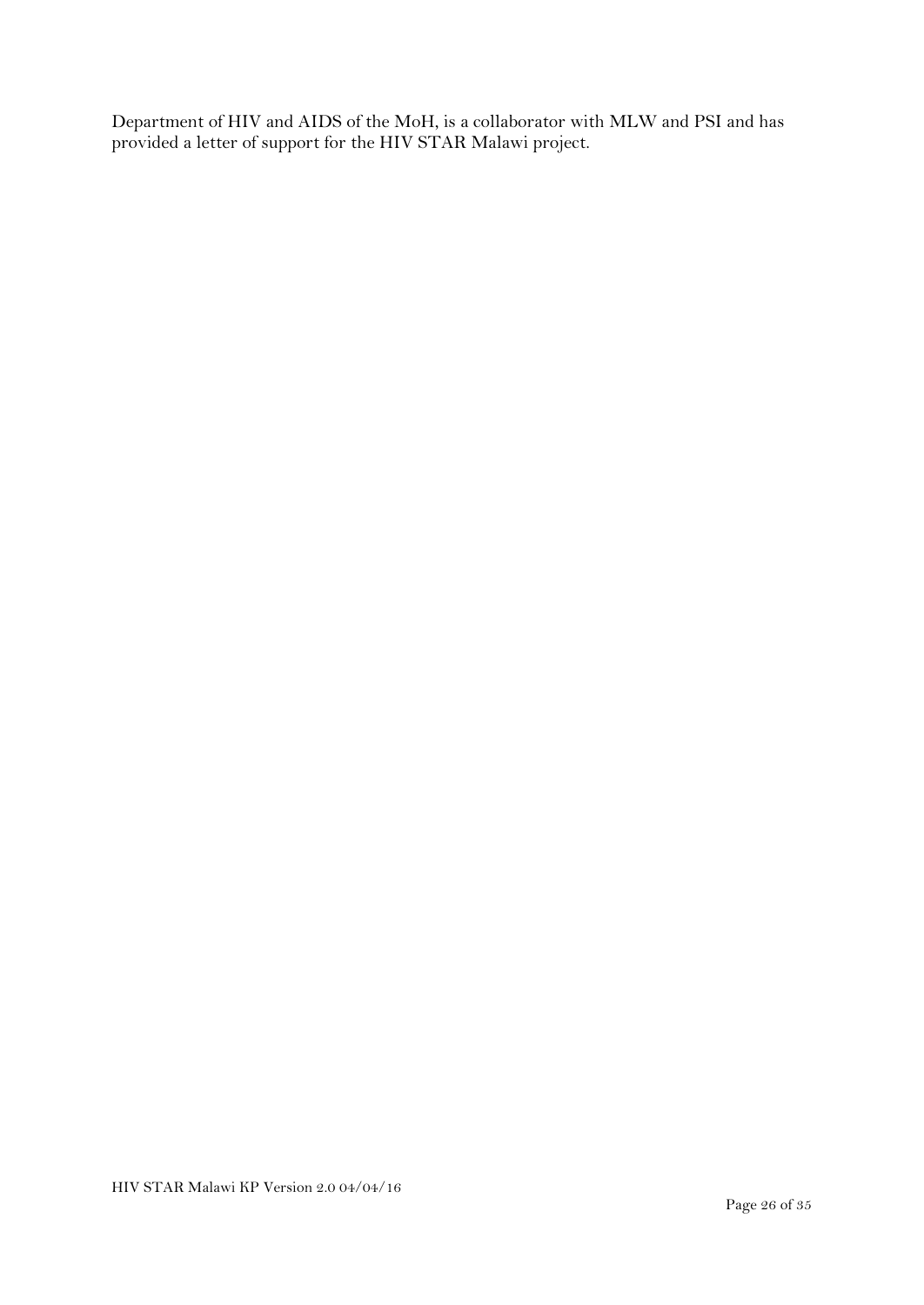## <span id="page-26-0"></span>**7. Capacity building and training**

This research will contribute to qualitative and quantitative data capacity at the College of Medicine both in terms of establishing a resource base of qualified and trained researchers to conduct qualitative and quantitative fieldwork and a system for accurate and timely transcription and translation services and data management.

Data and field staff employed on the project will be trained in both qualitative and quantitative techniques, in Good Clinical Practice, and on the protocol, and will be uniquely placed to understand the complementarity of triangulation between quantitative and qualitative methods.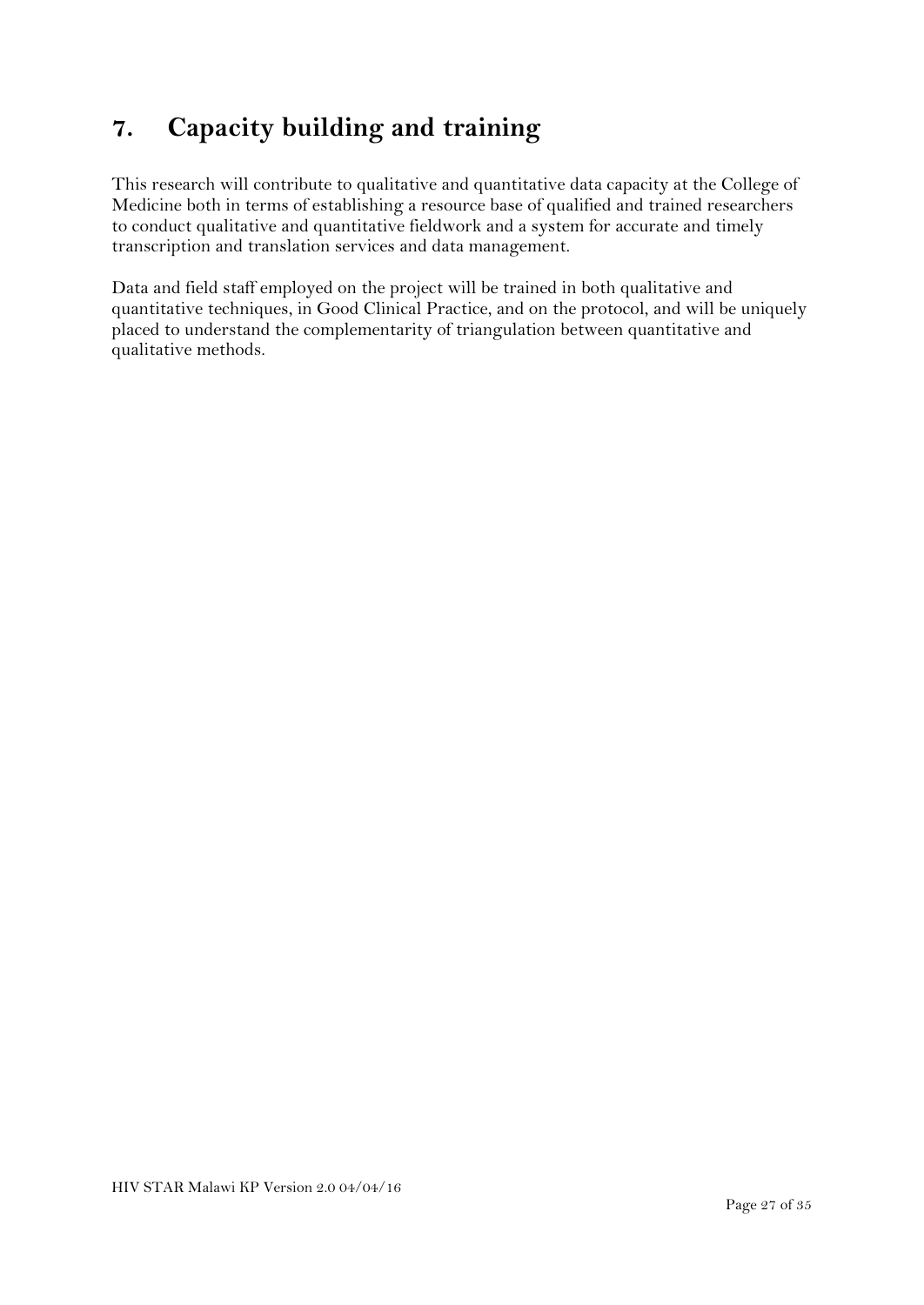## <span id="page-27-0"></span>**References**

- Angotti, N., Bula, A., Gaydosh, L., Kimchi, E., Thornton, R., & Yeatman, S. (2009). Increasing the Acceptability of HIV Counseling and Testing with Three C's: Convenience, Confidentiality and Credibility. *Social Science & Medicine* .
- Baral, S., Scheibe, A., Sullivan, P., Trapence, G., Lambert, A., Bekker, L., & Beyer, C. (2009). HIV Prevalence, Risks for HIV Infection, and Human Rights among Men who have Sex with Men in Malawi, Namibia and Botswana. *PLoS One*.
- Cambiano, V., Mavedzenge, S., & Phillips, A. (2014). Modelling the Potential Population Impact and Cost-Effectiveness of Self-Testing for HIV: Evaluation of Data Requirements. *AIDS and Behaviour*.
- Chizimba, R., & Malera, G. (2011). *Final Report through Family Planning Association of Malawi: Situation Analysis of Magnitude, Behavioral Patterns, Contributing Factors, Current Intervention and Impact of Sex Work in HIV Prevention in Malawi.*
- Choko, A., MacPherson, P., Webb, E., Willey, B., Feasy, H., Sambakunsi, R., . . . Corbett, E. (2015). *Uptake, Accuracy, Safety, and Linkage into Care over Two Years of Promoting Annual Self-Testing for HIV in Blantyre, Malawi: A Community-Based Prospective Study.* PLoS.
- Desmond, N. (ID 099051/Z/12/Z). The Social Impact of HIV Self-Testing: Reconstructing Knowledge and Re-framing Risks Associated with HIV Prevention.
- Desmond, N. (n.d.). The Social Impact of HIV Self-Testing: Reconstructing Knowledge and Re-framing Risks Associated with HIV Prevention.
- Frith, L. (2007). HIV Self-Testing: A Time to Revise Current Policy. *The Lancet*.
- Gaydos, C., Hsieh, Y., Bura, A., Barnes, M., Won, H., Jett-Goheen, M., . . . Rothman, R. (2009). Can We Ever Expect to Have Individuals Perform Their Own HIV Rapid Tests? *Infectious Diseases Society of America 47th Annual Meeting.* Philadelphia.
- Govindasamy, D., Ford, N., & Kranzer, K. (2012). Risk Factors, Barriers and Facilitators for Linkage to Antiretroviral Therapy Care: A Systematic Review. *AIDS*.
- MacPherson, P., Corbett, E., Makombe, S., van Oosterhout, J., Manda, E., Choko, A., . . . Lalloo, D. (2012). Determinants and Consequences of Failure of Linkage to Antiretroviral Therapy at Primary Care Level in Blantyre, Malawi: A Prospective Cohort Study. *PLoS One*.
- MacPherson, P., Lalloo, D., Webb, E., Maheswaran, H., Choko, A., Makombe, S., . . . Corbett, E. (2014). Effects of Optional Home Initiation of HIV Care Following HIV Self-Testing on Antiretroviral Therapy Initation Among Adults in Malawi. *Journal of the American Medical Association*.
- Ministry of Health Kenya. (2009). *Guidelines for HIV Counselling and Testing.*
- Morin, S., Khumalo-Sakutukwa , G., Chalebois, E., Routh, J., Fritz, K., & Lane, T. (2006). Removing Barriers to Knowing HIV Status: Same-Day Mobile HIV Testing in Zimbabwe. *Journal of Acquired Immune Deficiency Syndromes*.
- Napierala Mavedzenge, S., & Corbett, E. (2009). *HIV Self-Testing among Health Workers: Review and Recommendations.* Geneva: HIV Department, World Health Organisation.
- National Statistical Office and ICF Macro. (2011). *Malawi Demographic and Health Survey 2010.* Zomba, Malawi and Calverton, Maryland: NSO and ICF Macro.

HIV STAR Malawi KP Version 2.0 04/04/16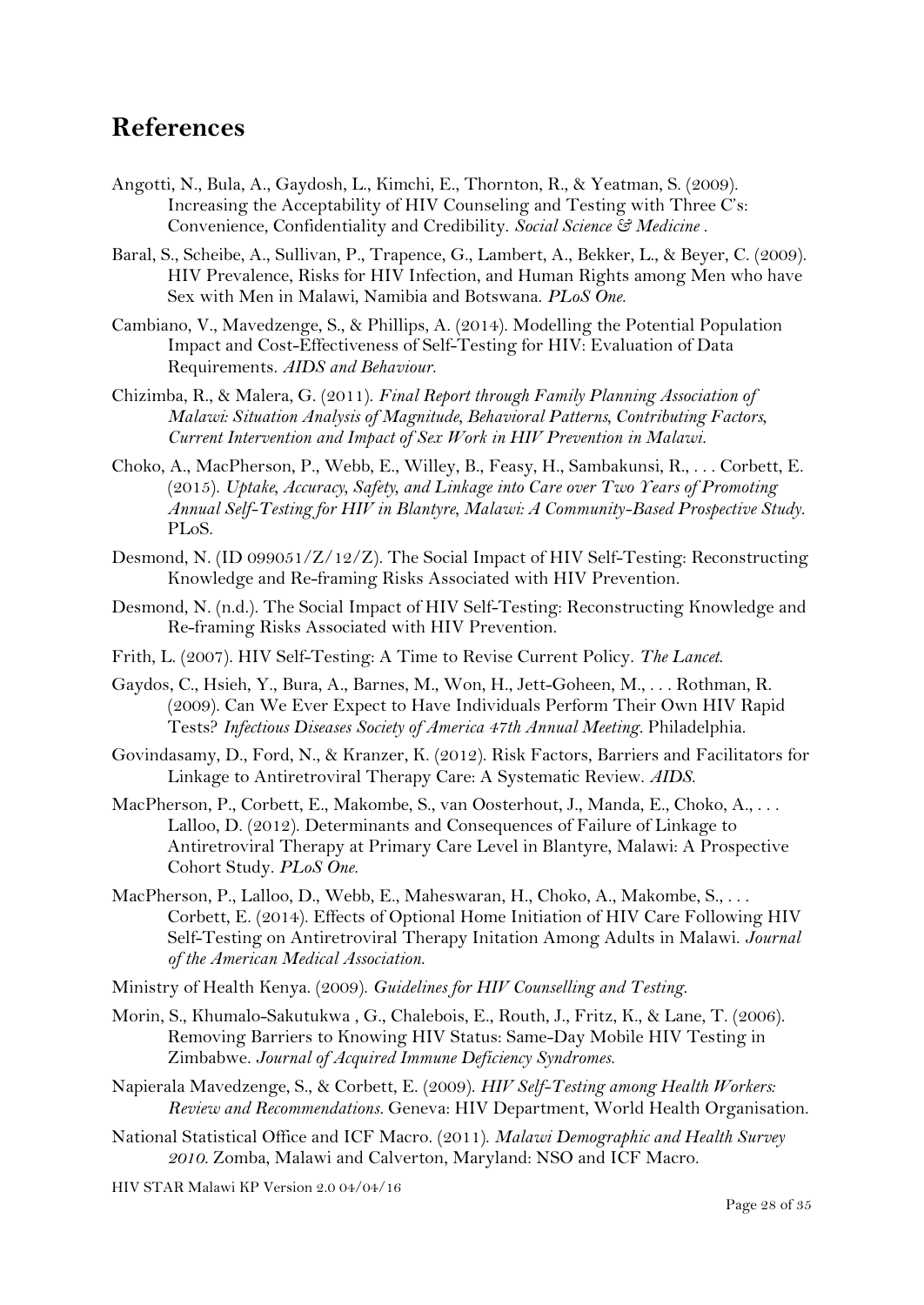- Pant-Pai, N., & Klein, M. (2008). Are We Ready for Home-Based Self-Testing for HIV? *Future HIV Therapy*.
- Project Masiluleke. (2010). *Project Masiluleke: Utilising Mobile Technology and HIV Self-Testing in South Africa*. (iTREAT) Retrieved from www.iTREAT.com
- Spielberg, F., Levine, R., & Weaver, M. (2004). Self-Testing for HIV: A New Option for HIV Prevention? *The Lancet Infectious Diseases*.
- UNAIDS. (2014). *Global AIDS Response Progress Report - Malawi Progress Report for 2013.* UNAIDS.
- Weinreb, A., & Stecklov, G. (2009). Social Inequality and HIV Testing: Comparing Home-Based and Clinic-Based Testing in Rural Malawi. *Demographic Research* .
- WHO. (2013). *Implementing comprehensive HIV/STI Programmes with Sex Workers.* World Health Organisation.
- Wirtz, A., Trapence, G., Gama, V., Kamba, D., Chalera, R., Klein, L., . . . Baral, S. (2014). *Final Report to UN Joint Team on HIV and AIDS in Malawi: HIV Prevalence and Sociobehavioral Characteristics among Men who have Sex with Men across Seven Sites in Malawi.* Johns Hopkins University.
- Wright, E., & Katz, I. (2006). Home Testing for HIV. *New England Journal of Medicine*.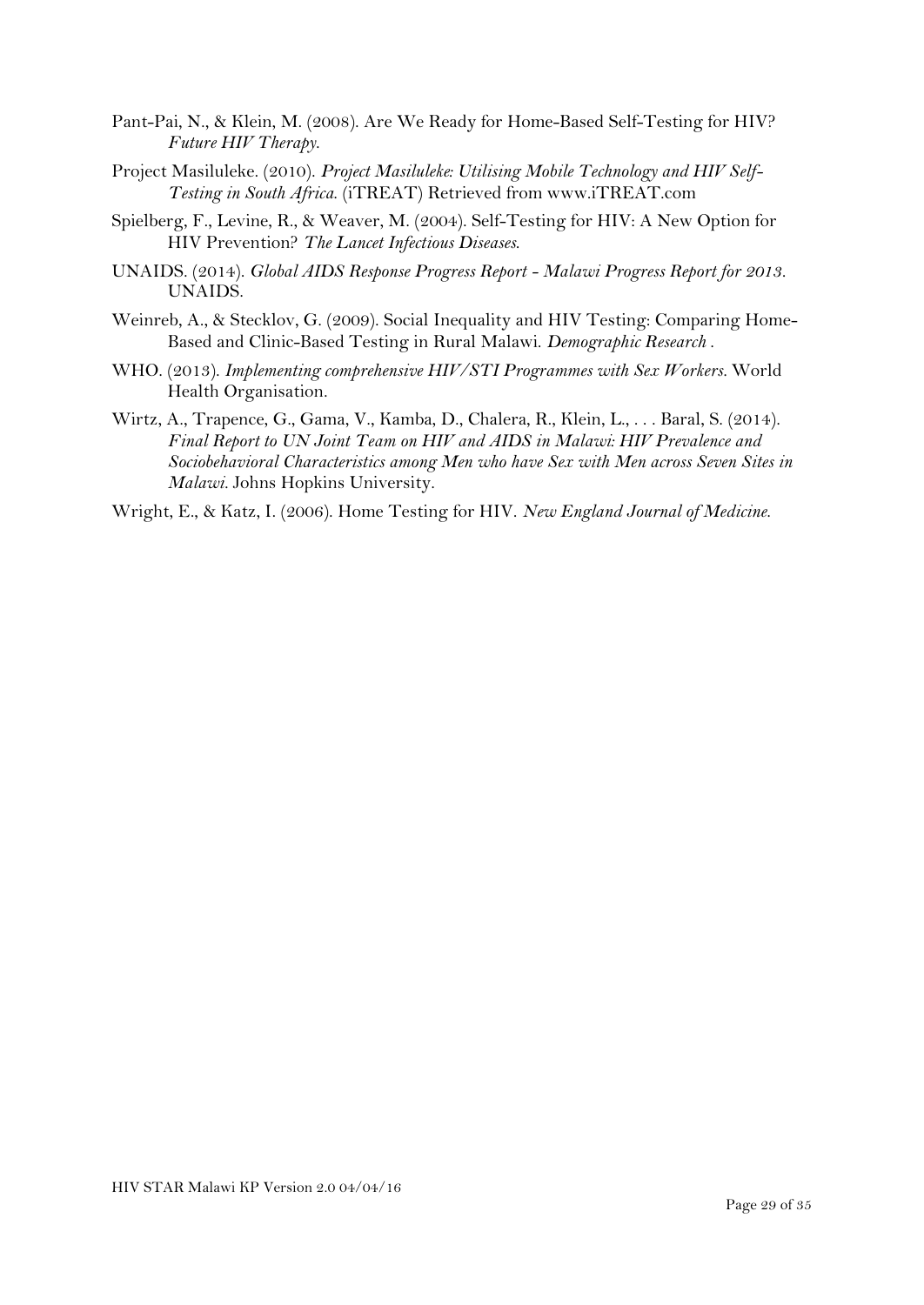## <span id="page-29-0"></span>**Addendum to COMREC submission**

## **Study requirements**

| <b>Requirements</b>    | Category                                                                                    | Item                                                                                                                                                               |
|------------------------|---------------------------------------------------------------------------------------------|--------------------------------------------------------------------------------------------------------------------------------------------------------------------|
| Personnel              | Core                                                                                        | Country research manager, admin<br>offer/bookkeeper, administrator, driver*                                                                                        |
|                        | Data management                                                                             | Data manager, data collector, data clerk                                                                                                                           |
|                        | Quantitative                                                                                | Quantitative research assistant,                                                                                                                                   |
|                        | Qualitative research                                                                        | Social scientist, assistant social scientist,<br>translator/transcriber assistant                                                                                  |
|                        | HIVST pilot distribution and linkage to<br>care                                             | Clinic-based clinical officer/nurse, peer<br>distributors, peer distributor supervisor                                                                             |
| <b>Training</b>        | Good Clinical Practice training (by COM<br>prior to research implementation)                | Country research manager, data<br>manager, data collector, data clerk,<br>quantitative research assistant                                                          |
|                        | Data management (by research<br>coordinator and data manager prior to<br>data collection)   | Data manager, data collector, data clerk,<br>quantitative research assistant, social<br>scientist, assistant social scientist,<br>translator/transcriber assistant |
|                        | Protocol (by research coordinator and<br>social scientist prior to study<br>implementation) | Data manager, data collector, data clerk,<br>assistant social scientist, translator/<br>transcriber assistant<br>PSI: PSI lead, peer distributors                  |
|                        |                                                                                             |                                                                                                                                                                    |
| <b>Data collection</b> | Formative and social harms research                                                         | Paper-based forms, audio recorder,<br><b>ACASI</b> device                                                                                                          |
|                        |                                                                                             | <b>HIVST kits</b>                                                                                                                                                  |
| <b>Transport</b>       | Transport to and from research sites                                                        |                                                                                                                                                                    |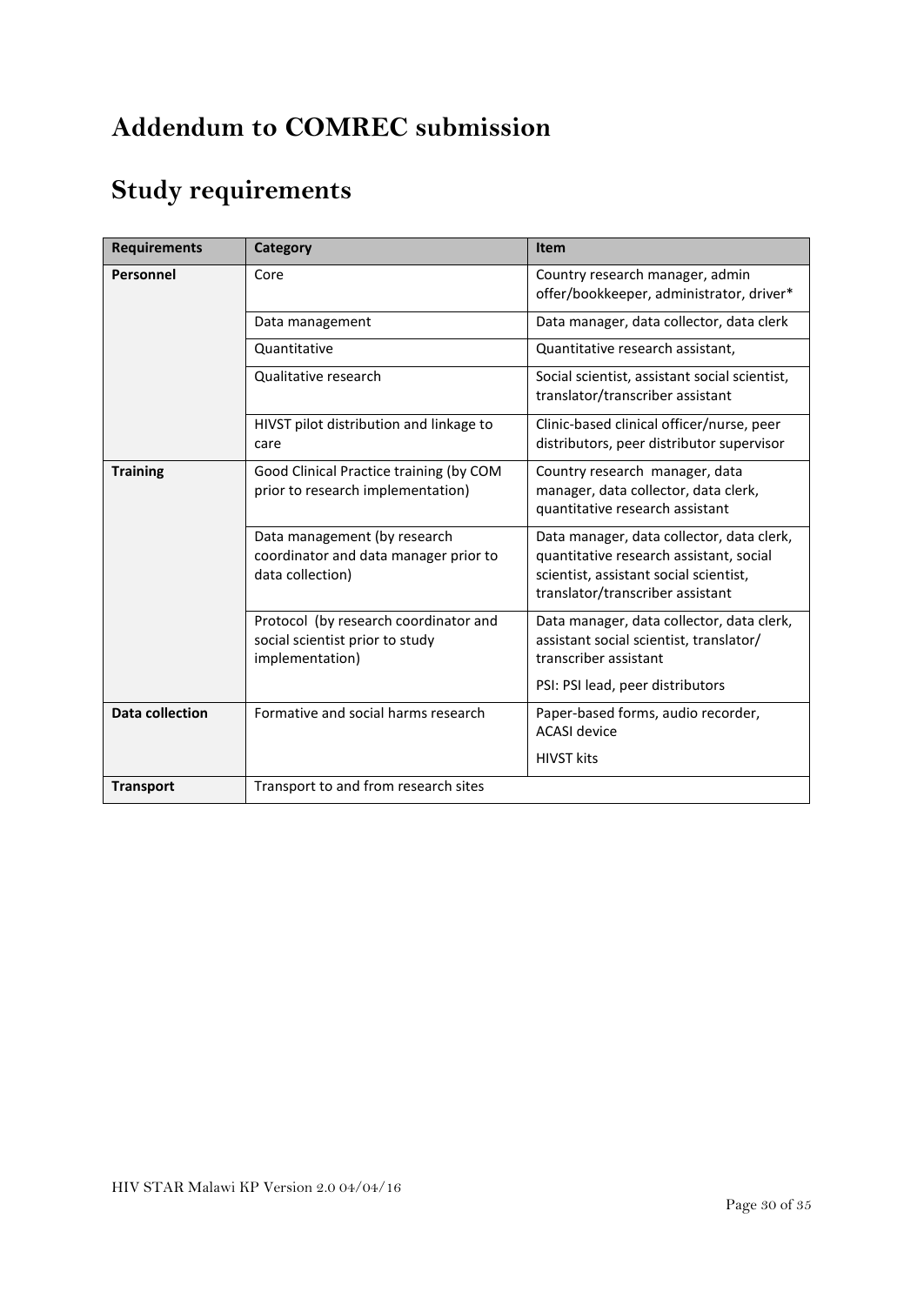## **HIV STAR Malawi Budget**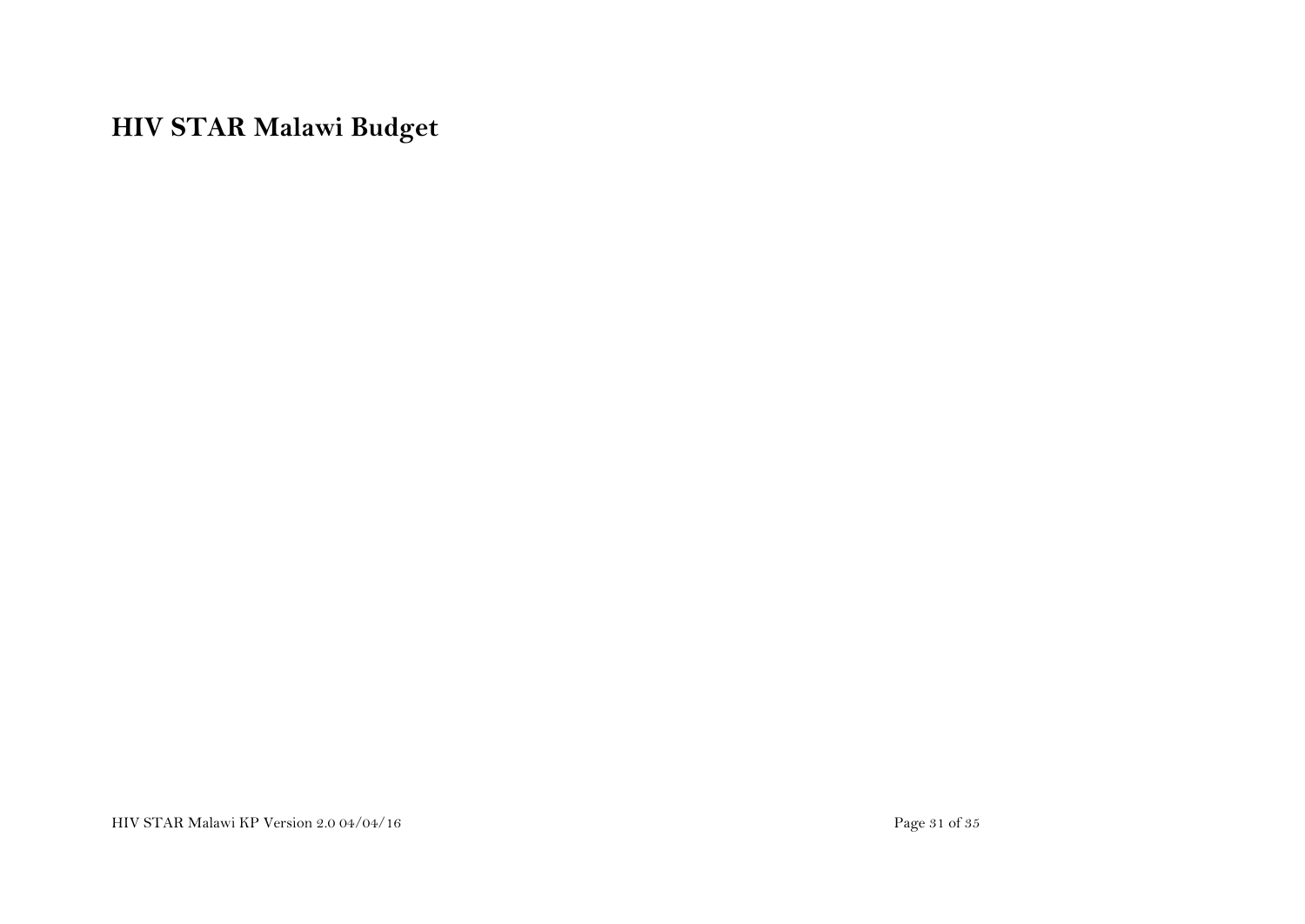# **Budget justification**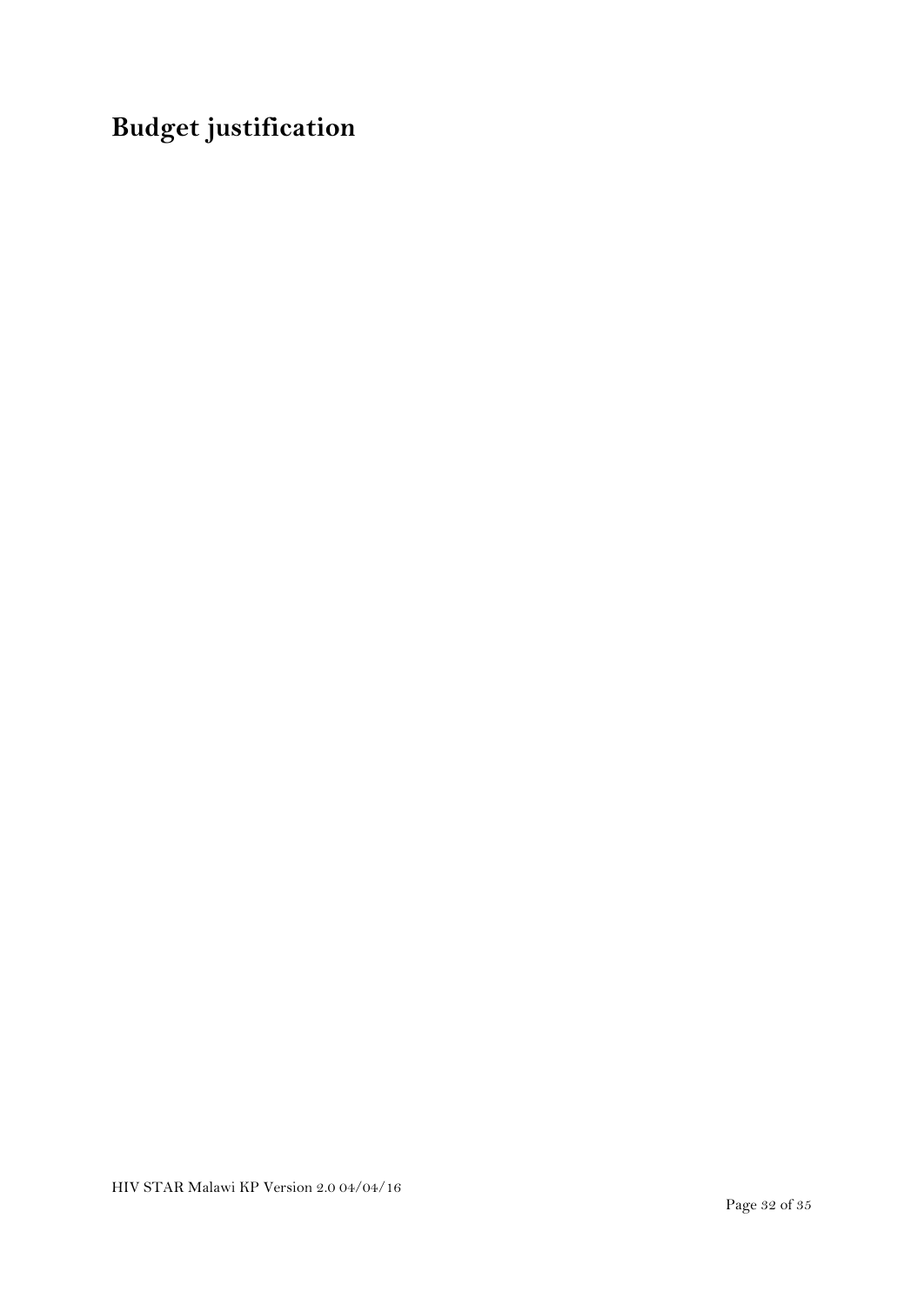## **STAR Malawi KP Work Plan**

| <b>Activities</b>                                                        | Jan | <b>Feb</b> | <b>Mar</b> | Apr May Jun Jul Aug |  |  | Sep Oct Nov |  | Dec Jan Feb | Mar Apr | May | Jun | Jul | Aug |
|--------------------------------------------------------------------------|-----|------------|------------|---------------------|--|--|-------------|--|-------------|---------|-----|-----|-----|-----|
| <b>FORMATIVE KEY POPULATION STUDIES</b>                                  |     |            |            |                     |  |  |             |  |             |         |     |     |     |     |
| 1. Study preparation - stakeholder interviews and REAs                   |     |            |            |                     |  |  |             |  |             |         |     |     |     |     |
| Meet with DHOs to ensure project buy-in                                  |     |            |            |                     |  |  |             |  |             |         |     |     |     |     |
| Finalize and translate tools and SOPS                                    |     |            |            |                     |  |  |             |  |             |         |     |     |     |     |
| Identify key population stakeholders                                     |     |            |            |                     |  |  |             |  |             |         |     |     |     |     |
| Identify FSW and MSM hotspots                                            |     |            |            |                     |  |  |             |  |             |         |     |     |     |     |
| 2. Data collection and analysis - stakeholder interviews and REAs        |     |            |            |                     |  |  |             |  |             |         |     |     |     |     |
| Recruit and enroll key population stakeholders                           |     |            |            |                     |  |  |             |  |             |         |     |     |     |     |
| Conduct interviews with key population stakeholders                      |     |            |            |                     |  |  |             |  |             |         |     |     |     |     |
| Conduct document review                                                  |     |            |            |                     |  |  |             |  |             |         |     |     |     |     |
| Conduct REAs with key populations and establishment owners               |     |            |            |                     |  |  |             |  |             |         |     |     |     |     |
| Transcribe audio-based qualitative data into electronic files            |     |            |            |                     |  |  |             |  |             |         |     |     |     |     |
| Transcribe observation notes into electronic files                       |     |            |            |                     |  |  |             |  |             |         |     |     |     |     |
| Code qualitative data                                                    |     |            |            |                     |  |  |             |  |             |         |     |     |     |     |
| Conduct analysis of qualitative data                                     |     |            |            |                     |  |  |             |  |             |         |     |     |     |     |
| Generate report on findings with recommendations on peer delivery model  |     |            |            |                     |  |  |             |  |             |         |     |     |     |     |
| 3. Study preparation - participatory workshop and FGDs                   |     |            |            |                     |  |  |             |  |             |         |     |     |     |     |
| Finalize and translate tools and SOPs                                    |     |            |            |                     |  |  |             |  |             |         |     |     |     |     |
| Develop peer delivery model based on REAs                                |     |            |            |                     |  |  |             |  |             |         |     |     |     |     |
| Recruit and enroll participants for participatory workshops              |     |            |            |                     |  |  |             |  |             |         |     |     |     |     |
| Conduct participatory workshops                                          |     |            |            |                     |  |  |             |  |             |         |     |     |     |     |
| Refine and finalize peer delivery model based on participatory workshops |     |            |            |                     |  |  |             |  |             |         |     |     |     |     |
| Recruit and enroll participants for FGDs                                 |     |            |            |                     |  |  |             |  |             |         |     |     |     |     |
| Conduct post-pilot FGDs                                                  |     |            |            |                     |  |  |             |  |             |         |     |     |     |     |
| Conduct pre-ACASI/LDS FGDs                                               |     |            |            |                     |  |  |             |  |             |         |     |     |     |     |
| Transcribe audio-based qualitative data into electronic files            |     |            |            |                     |  |  |             |  |             |         |     |     |     |     |
| Code qualitative data                                                    |     |            |            |                     |  |  |             |  |             |         |     |     |     |     |
| Conduct analysis of qualitative data                                     |     |            |            |                     |  |  |             |  |             |         |     |     |     |     |
| Generate report on findings with recommendations on final peer delivery  |     |            |            |                     |  |  |             |  |             |         |     |     |     |     |
| model                                                                    |     |            |            |                     |  |  |             |  |             |         |     |     |     |     |
| Develop training guide for peer educators                                |     |            |            |                     |  |  |             |  |             |         |     |     |     |     |
| Train peer educators on tools and SOPs for pilot distribution            |     |            |            |                     |  |  |             |  |             |         |     |     |     |     |
| <b>SOCIAL HARMS EVALUATION</b>                                           |     |            |            |                     |  |  |             |  |             |         |     |     |     |     |
| 1. Study preparation                                                     |     |            |            |                     |  |  |             |  |             |         |     |     |     |     |

HIV STAR Malawi KP Version 2.0 04/04/16 Page 33 of 35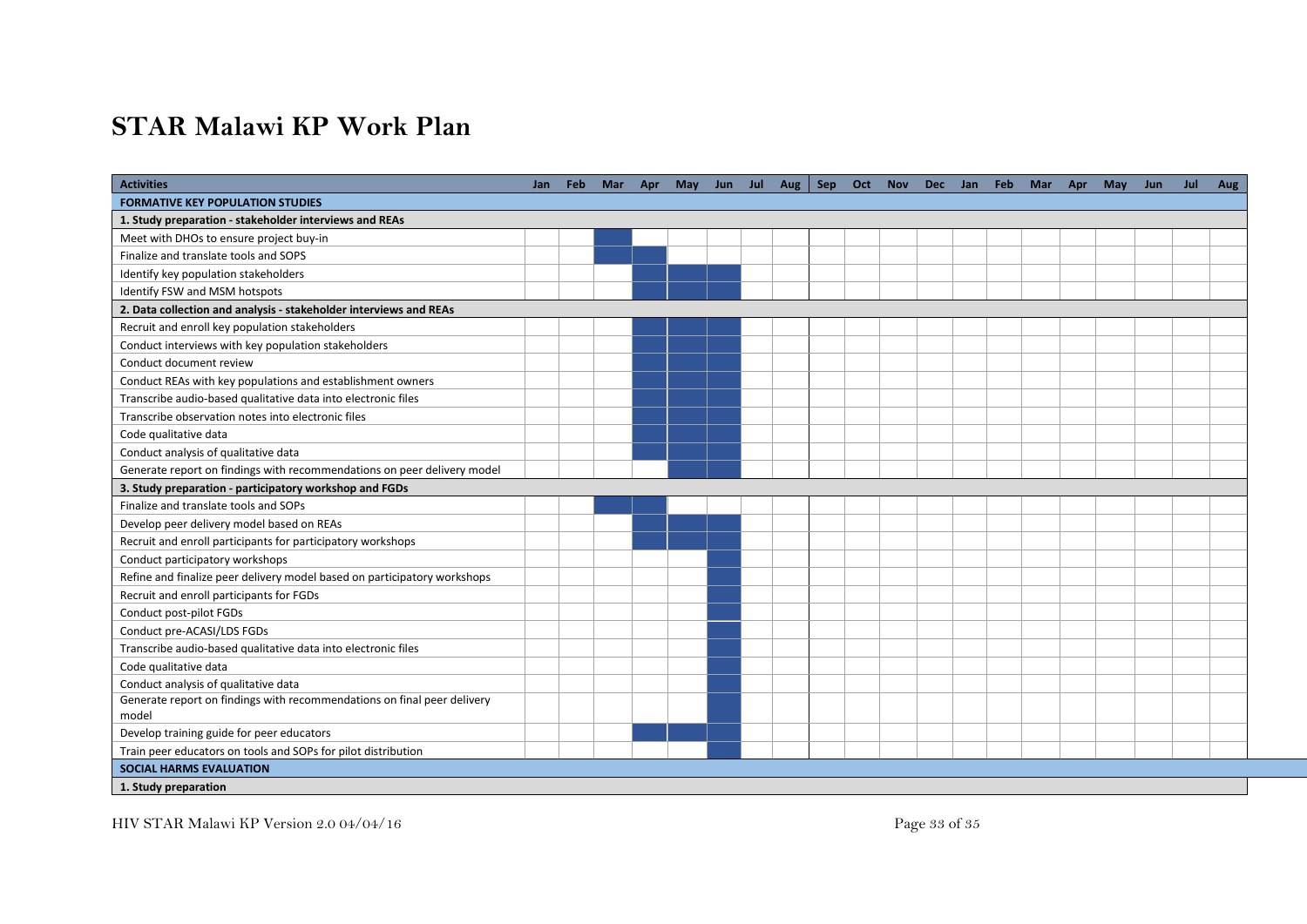| <b>Activities</b>                                                           | Jan | Feb | Mar | Apr | May | Jun | Jul | Aug | Sep | Oct | <b>Nov</b> | <b>Dec</b> | Jan | Feb | Mar | Apr | May | Jun | Jul | Aug |
|-----------------------------------------------------------------------------|-----|-----|-----|-----|-----|-----|-----|-----|-----|-----|------------|------------|-----|-----|-----|-----|-----|-----|-----|-----|
| Finalize and translate tools and SOPs                                       |     |     |     |     |     |     |     |     |     |     |            |            |     |     |     |     |     |     |     |     |
| Program ACASI tool into tablet                                              |     |     |     |     |     |     |     |     |     |     |            |            |     |     |     |     |     |     |     |     |
| Develop database for entering quantitative data                             |     |     |     |     |     |     |     |     |     |     |            |            |     |     |     |     |     |     |     |     |
| Develop code for checking incoming data from tablets and manual records     |     |     |     |     |     |     |     |     |     |     |            |            |     |     |     |     |     |     |     |     |
| Develop training guide for field (peer educators, RAs nurses) and data team |     |     |     |     |     |     |     |     |     |     |            |            |     |     |     |     |     |     |     |     |
| Finalize home-based ART initiation procedures                               |     |     |     |     |     |     |     |     |     |     |            |            |     |     |     |     |     |     |     |     |
| Train field (peer educators, RAs, nurses) and data team on tools and SOPs   |     |     |     |     |     |     |     |     |     |     |            |            |     |     |     |     |     |     |     |     |
| 2. Data collection and analysis - ACASI, SBI, LDS and CII                   |     |     |     |     |     |     |     |     |     |     |            |            |     |     |     |     |     |     |     |     |
| Identify and recruit eligible participants for ACASIs/IDIS                  |     |     |     |     |     |     |     |     |     |     |            |            |     |     |     |     |     |     |     |     |
| Check in with peer educators to monitor social harms and recruit for CIIs   |     |     |     |     |     |     |     |     |     |     |            |            |     |     |     |     |     |     |     |     |
| Conduct first round of ACASIs with purposively selected participants        |     |     |     |     |     |     |     |     |     |     |            |            |     |     |     |     |     |     |     |     |
| Conduct second round of ACASIs with purposively selected participants       |     |     |     |     |     |     |     |     |     |     |            |            |     |     |     |     |     |     |     |     |
| Conduct SBIs with purposively selected participants                         |     |     |     |     |     |     |     |     |     |     |            |            |     |     |     |     |     |     |     |     |
| Monitor diary participants and collect records on a biweekly basis          |     |     |     |     |     |     |     |     |     |     |            |            |     |     |     |     |     |     |     |     |
| Conduct CIIs with purposively selected participants                         |     |     |     |     |     |     |     |     |     |     |            |            |     |     |     |     |     |     |     |     |
| Enter audio and paper-based files into electronic files                     |     |     |     |     |     |     |     |     |     |     |            |            |     |     |     |     |     |     |     |     |
| Conduct quality and accuracy checks on incoming electronic data             |     |     |     |     |     |     |     |     |     |     |            |            |     |     |     |     |     |     |     |     |
| Clean quantitative data                                                     |     |     |     |     |     |     |     |     |     |     |            |            |     |     |     |     |     |     |     |     |
| Transcribe and translate qualitative data                                   |     |     |     |     |     |     |     |     |     |     |            |            |     |     |     |     |     |     |     |     |
| Code qualitative data                                                       |     |     |     |     |     |     |     |     |     |     |            |            |     |     |     |     |     |     |     |     |
| Conduct preliminary analysis of quantitative data                           |     |     |     |     |     |     |     |     |     |     |            |            |     |     |     |     |     |     |     |     |
| Conduct preliminary analysis of qualitative data                            |     |     |     |     |     |     |     |     |     |     |            |            |     |     |     |     |     |     |     |     |
| Generate preliminary report on social harms evaluation findings             |     |     |     |     |     |     |     |     |     |     |            |            |     |     |     |     |     |     |     |     |
| Conduct in-depth analysis of quantitative data                              |     |     |     |     |     |     |     |     |     |     |            |            |     |     |     |     |     |     |     |     |
| Conduct in-depth analysis of qualitative data                               |     |     |     |     |     |     |     |     |     |     |            |            |     |     |     |     |     |     |     |     |
| Generate in-depth report on social harms evaluation findings                |     |     |     |     |     |     |     |     |     |     |            |            |     |     |     |     |     |     |     |     |
| 3. Data collection and analysis for FGD                                     |     |     |     |     |     |     |     |     |     |     |            |            |     |     |     |     |     |     |     |     |
| Identify FSW and MSM hotspots for FGDs                                      |     |     |     |     |     |     |     |     |     |     |            |            |     |     |     |     |     |     |     |     |
| Conduct FGDs with FSW and MSM                                               |     |     |     |     |     |     |     |     |     |     |            |            |     |     |     |     |     |     |     |     |
| Randomly select peer educators for FGDs                                     |     |     |     |     |     |     |     |     |     |     |            |            |     |     |     |     |     |     |     |     |
| Conduct FGDs with peer educators                                            |     |     |     |     |     |     |     |     |     |     |            |            |     |     |     |     |     |     |     |     |
| Transcribe and translate qualitative data                                   |     |     |     |     |     |     |     |     |     |     |            |            |     |     |     |     |     |     |     |     |
| Code qualitative data                                                       |     |     |     |     |     |     |     |     |     |     |            |            |     |     |     |     |     |     |     |     |
| Conduct analysis of qualitative data                                        |     |     |     |     |     |     |     |     |     |     |            |            |     |     |     |     |     |     |     |     |
| Generate report on FGD findings                                             |     |     |     |     |     |     |     |     |     |     |            |            |     |     |     |     |     |     |     |     |